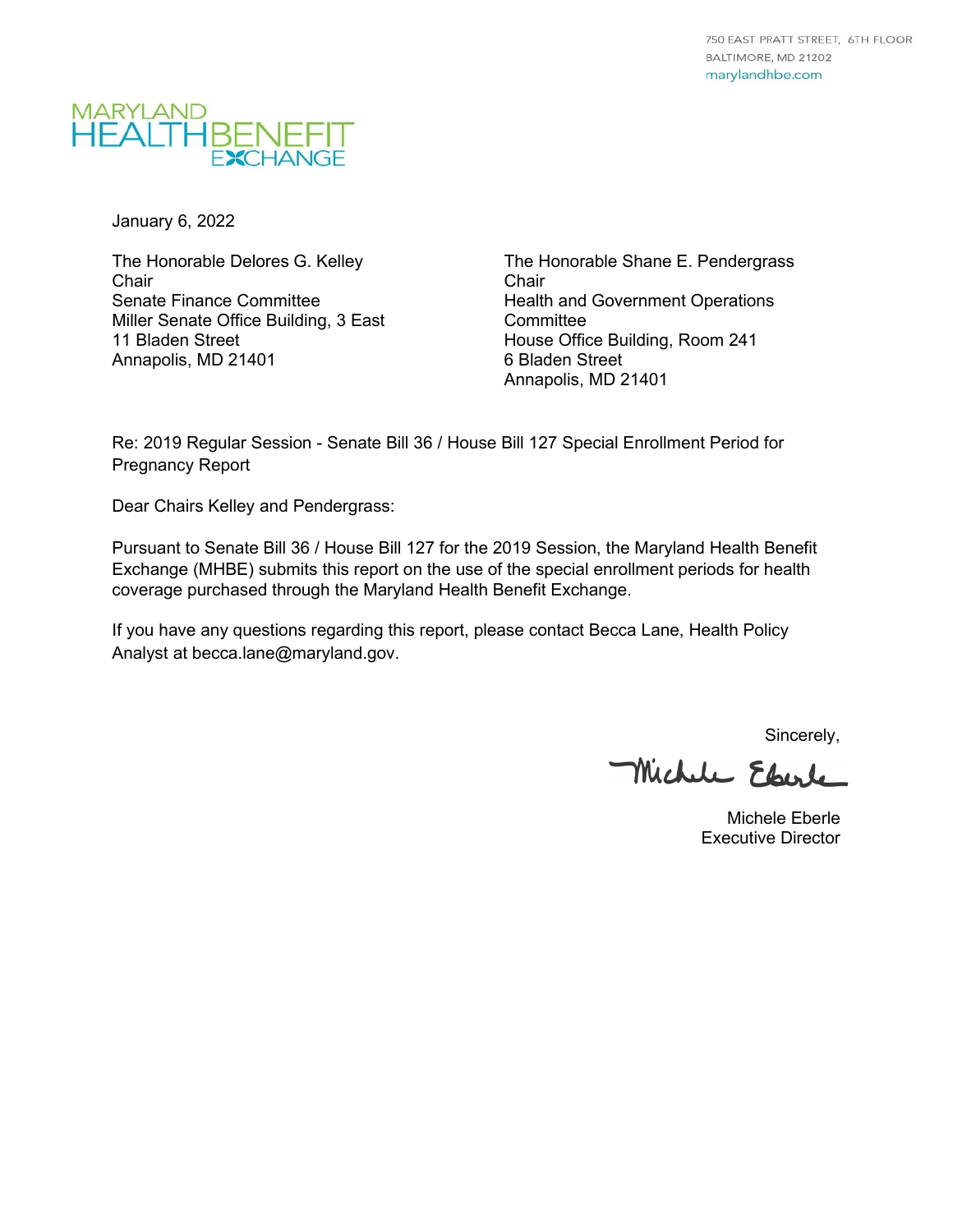

# Report to the Senate Finance Committee and the House Health and Government Operations Committee:

Report on the use of the pregnancy special enrollment period for health coverage purchased through the Maryland Health Benefit Exchange

**Maryland Health Benefit Exchange**

January 6, 2022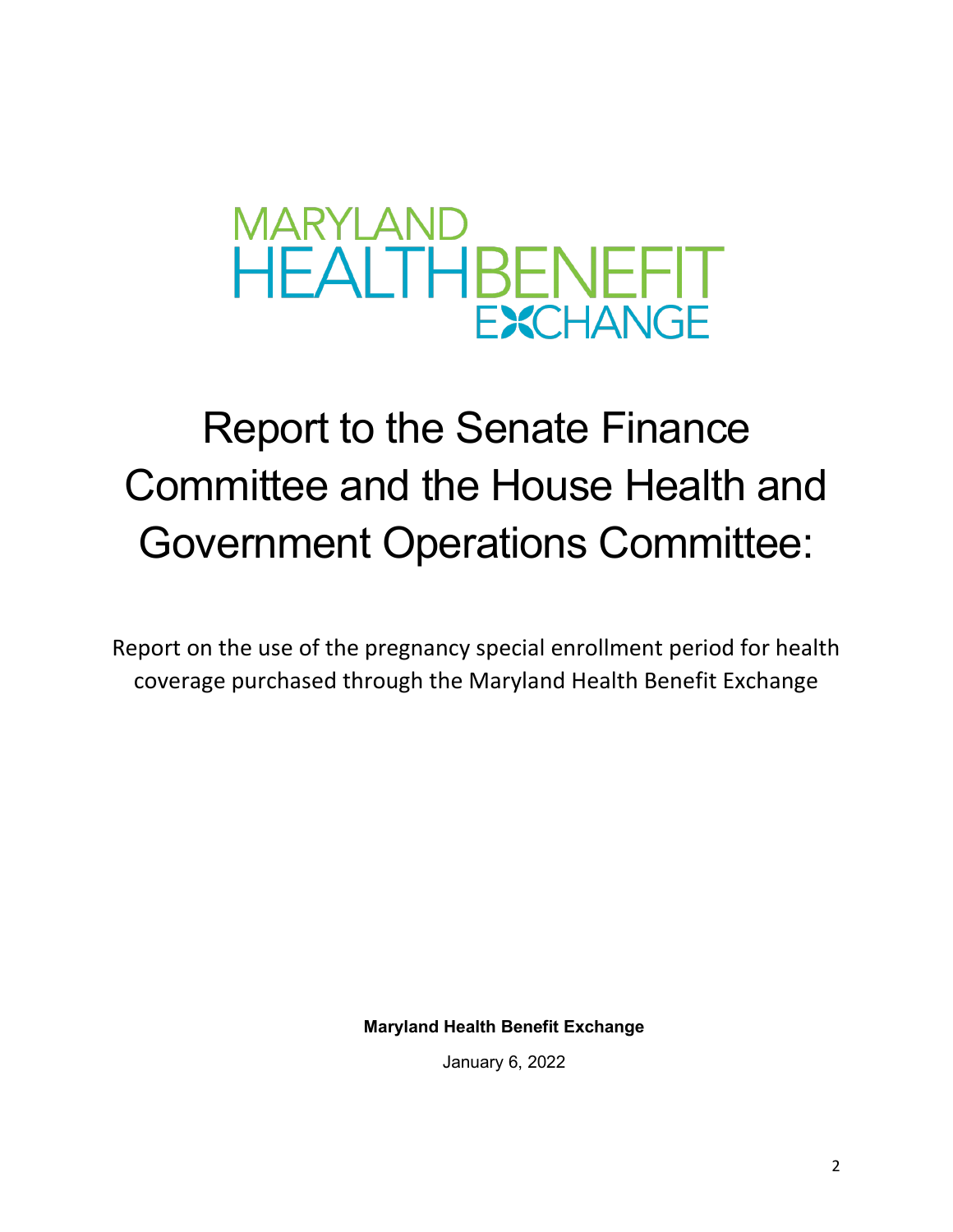### Contents

| Appendix A - Pregnancy SEP Design Plan for Maryland Health Connection (HBX) |  |
|-----------------------------------------------------------------------------|--|
|                                                                             |  |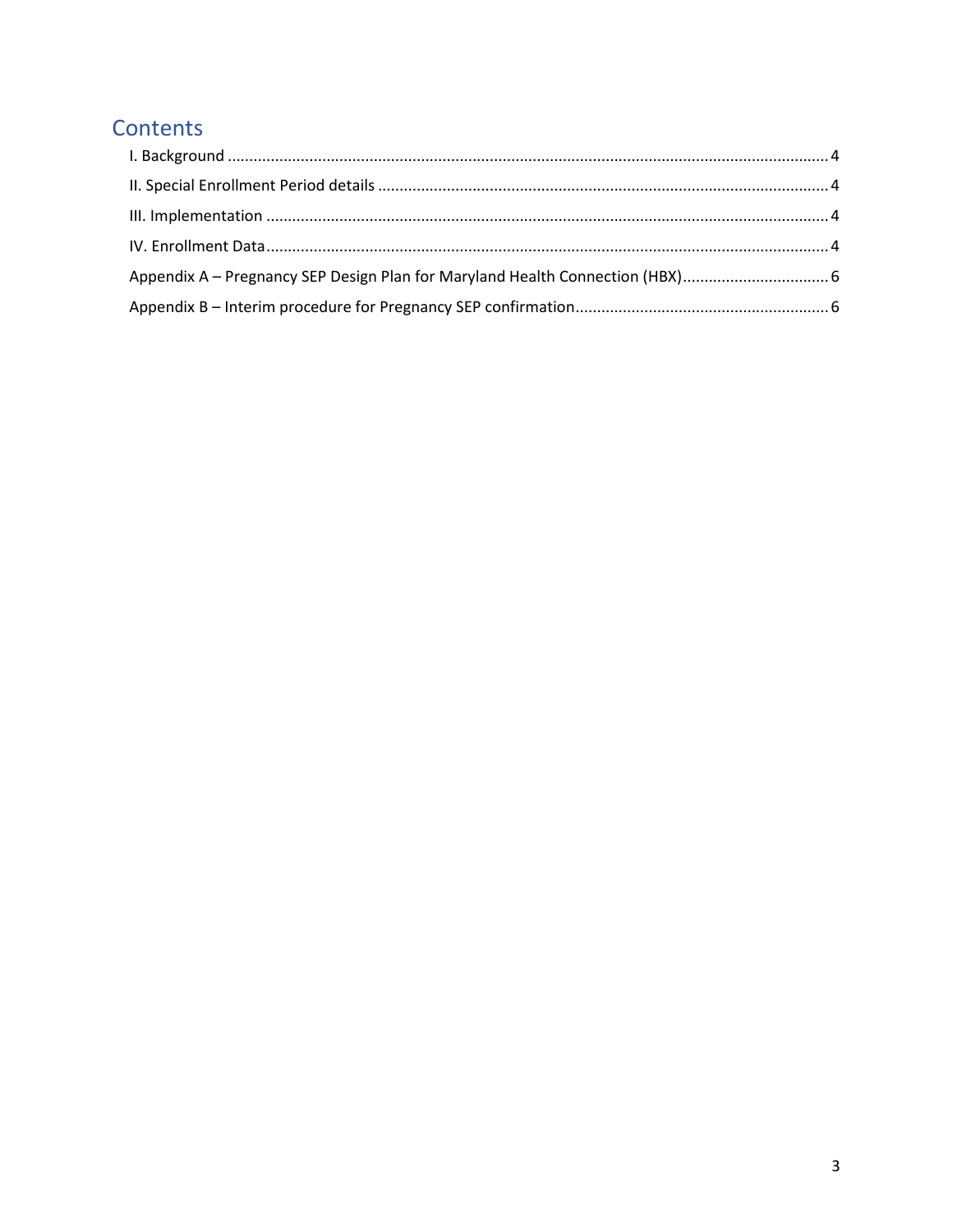#### <span id="page-3-0"></span>I. Background

In April of 2019, the Governor approved House Bill 127, establishing a special enrollment period (SEP) for individuals who are confirmed to be pregnant by a health care practitioner. Individuals who become pregnant are eligible for this SEP whether they seek coverage on the Individual Exchange, the small group market, or off-exchange market. This report focuses on the implementation and performance of the pregnancy SEP on the Individual Exchange.

In the spring of 2020, Senate Bill 183 introduced an amendment that would allow consumers to attest to their pregnancy status and to choose between the first of the month of their pregnancy confirmation or the first of the month of plan selection for their coverage effective date, as long as the chosen date falls within the 90-day SEP. This amendment did not pass.

#### <span id="page-3-1"></span>II. Special Enrollment Period details

Pursuant to Md. Ins. Code §15-1316 (c)(2), an individual or individual's dependent is eligible for a special enrollment period if they become pregnant, as confirmed by a health care practitioner. The consumer has 90 days from the date that a health care practitioner confirms their pregnancy to enroll in a qualified health plan (QHP).<sup>[1](#page-3-4)</sup> Coverage is retroactively effective as of the first day of the month in which the consumer is confirmed to be pregnant by a health care practitioner.<sup>[2](#page-3-5)</sup>

#### <span id="page-3-2"></span>III. Implementation

MHBE has implemented the pregnancy SEP in accordance with HB 127 of 2019 to the extent possible. The detailed design document for integrating the new SEP onto the Individual Exchange platform ("HBX") process may be found in Appendix A. This early design plan, which was drafted before the failure of SB 183, assumes less stringent attestation requirements, and allows consumers a choice of effective dates.

The technical requirements to verify consumer pregnancy status before enrollment represent a challenge to full alignment between HBX and HB 127 because all other SEPs open upon attestation of the qualifying life event. Implementing a confirmation requirement pre-enrollment presents an especially difficult technical challenge. Appendix B details MHBE's interim procedure to work towards adherence with HB 127. Due to the pandemic, MHBE is not currently dis-enrolling consumers for failing to provide documentation confirming their pregnancy within the verification period.

#### <span id="page-3-3"></span>IV. Enrollment Data

The pregnancy SEP has so far enabled 762 pregnant individuals who were not eligible for Medicaid to enroll in health coverage outside of Open Enrollment. This allowed them to access prenatal health care when they needed it.

In comparison with other SEPs however, the pregnancy SEP is not used as often: it comprised less than one percent of monthly SEP enrollments (an average of 0.39% per month). The share was higher in December, likely due to Open Enrollment driving down the number of SEPs overall.

<span id="page-3-4"></span><sup>1</sup> Md. Ins. Code §15-1316(E)

<span id="page-3-5"></span><sup>2</sup> Md. Ins. Code §15-1316(F)(2)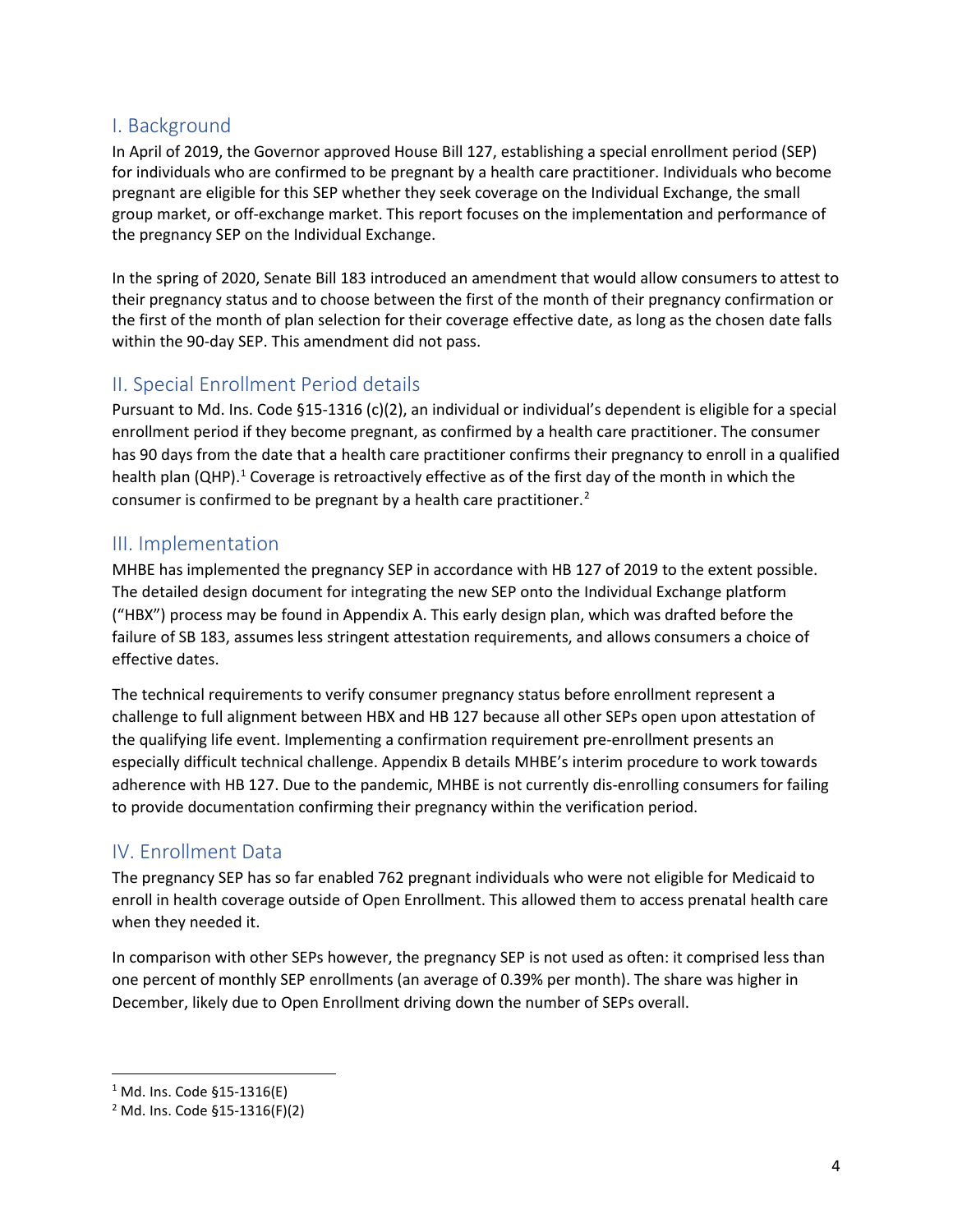The share of pregnancy SEP enrollments is low enough that MHBE anticipates negligible impact from easing verification requirements during the pandemic and while technical challenges are being resolved.

|               |       |    | Month-Year Total SEP Enrollees Pregnancy SEP Enrollees % Pregnancy SEP Enrollees |
|---------------|-------|----|----------------------------------------------------------------------------------|
| Feb-20        | 7017  | 44 | 0.63%                                                                            |
| Mar-20        | 11711 | 32 | 0.27%                                                                            |
| Apr-20        | 9539  | 47 | 0.49%                                                                            |
| May-20        | 5949  | 28 | 0.47%                                                                            |
| <b>Jun-20</b> | 6935  | 35 | 0.50%                                                                            |
| <b>Jul-20</b> | 6452  | 39 | 0.60%                                                                            |
| Aug-20        | 5799  | 31 | 0.53%                                                                            |
| Sep-20        | 5679  | 28 | 0.49%                                                                            |
| Oct-20        | 6202  | 29 | 0.47%                                                                            |
| <b>Nov-20</b> | 7378  | 37 | 0.50%                                                                            |
| $Dec-20$      | 5321  | 16 | 0.30%                                                                            |
| Jan-21        | 10344 | 27 | 0.26%                                                                            |
| Feb-21        | 7948  | 33 | 0.42%                                                                            |
| Mar-21        | 9800  | 26 | 0.27%                                                                            |
| Apr-21        | 13316 | 29 | 0.22%                                                                            |
| May-21        | 9692  | 17 | 0.18%                                                                            |
| <b>Jun-21</b> | 8058  | 31 | 0.38%                                                                            |
| $Jul-21$      | 7944  | 26 | 0.33%                                                                            |
| Aug-21        | 8527  | 33 | 0.39%                                                                            |
| Sep-21        | 4891  | 47 | 0.96%                                                                            |
| $Oct-21$      | 5098  | 42 | 0.82%                                                                            |
| <b>Nov-21</b> | 7123  | 52 | 0.73%                                                                            |
| Dec-21        | 824   | 33 | 4.00%                                                                            |

#### **Table 1. SEP Enrollment by Month**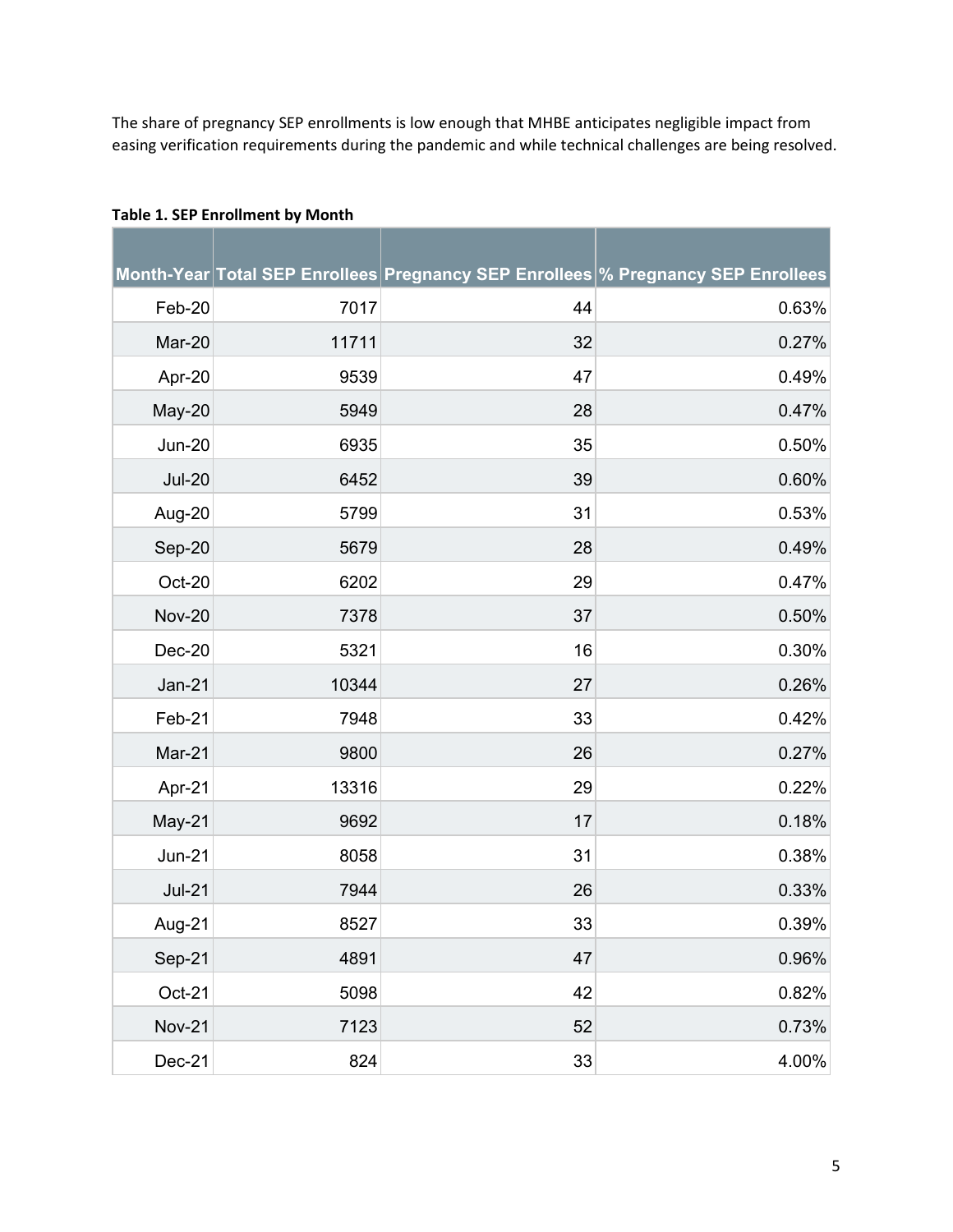<span id="page-5-0"></span>Appendix A – Pregnancy SEP Design Plan for Maryland Health Connection (HBX)

<span id="page-5-1"></span>[See next page.]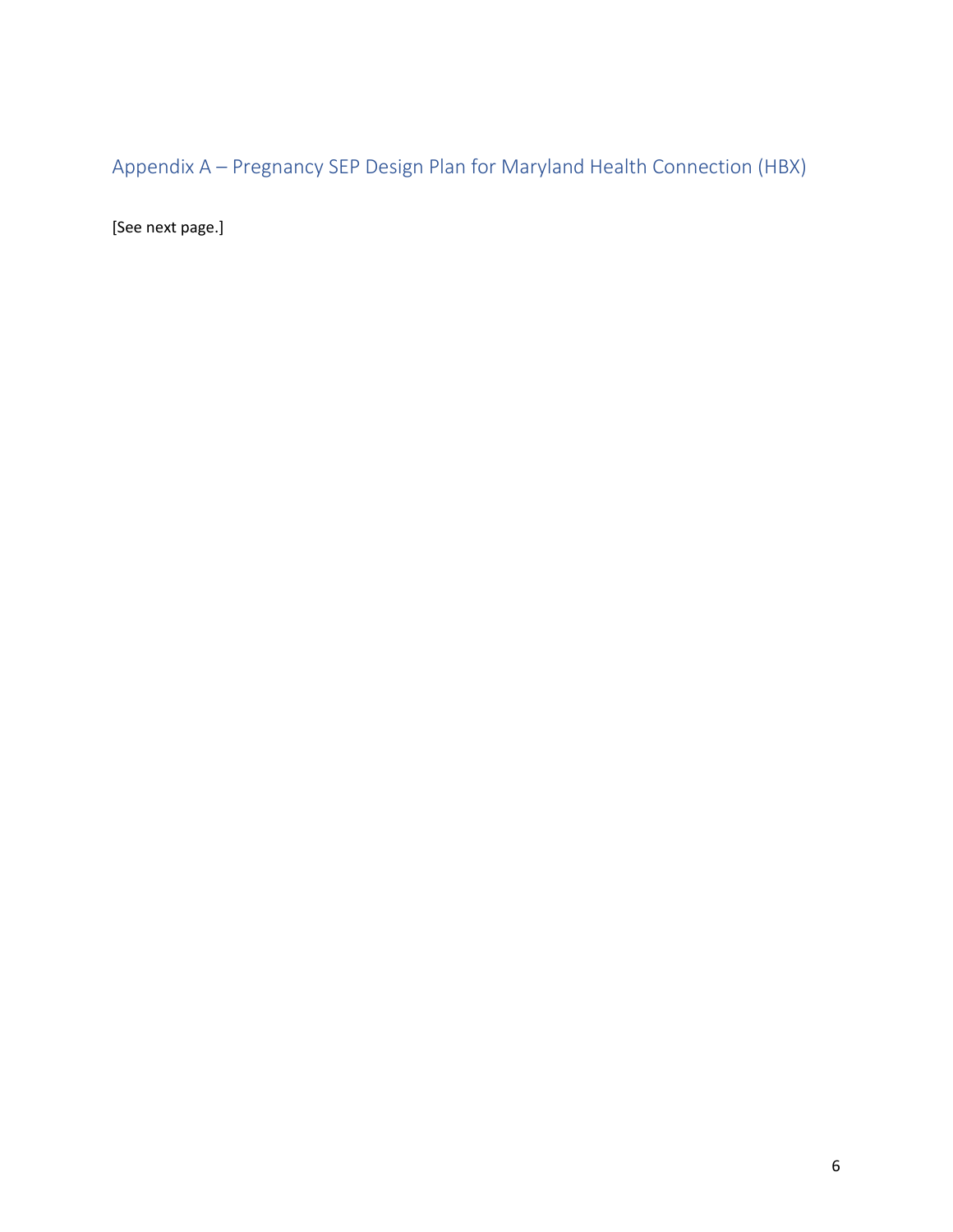

## **MH-34744-Create 2 new SEPs for Pregnancy and Off to On Exchange for Income Change**

### **Requirements Document**

**Release 29.0**

**Version 2.0**

**11/04/2019**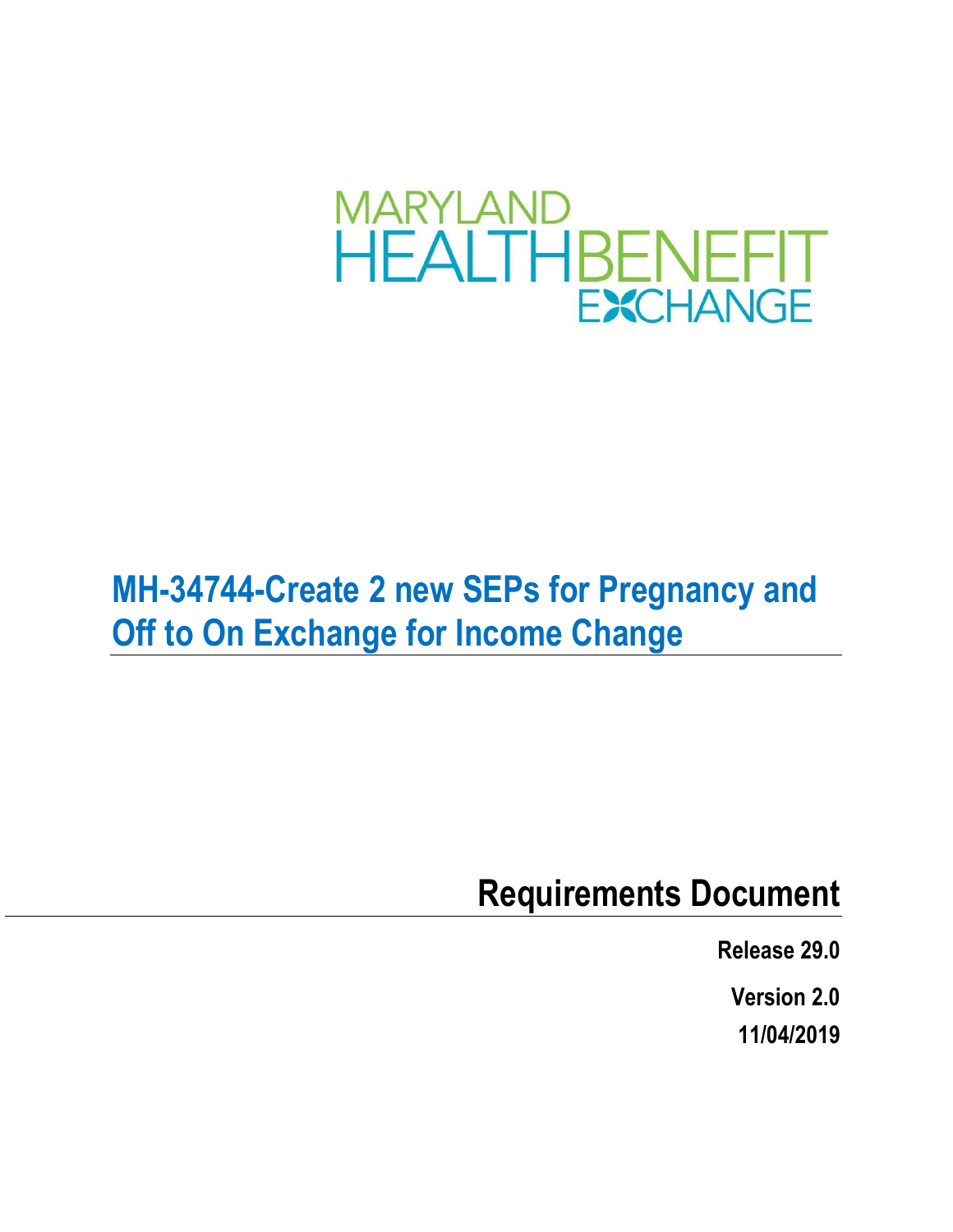### **Table of Contents**

|    |                  | <b>Record of Changes</b>                                                                                                         | 5  |
|----|------------------|----------------------------------------------------------------------------------------------------------------------------------|----|
| 1. |                  | Overview                                                                                                                         | 6  |
|    | 1.1              | <b>Business Purpose</b>                                                                                                          | 6  |
|    | 1.2              | <b>Functional Purpose</b>                                                                                                        | 6  |
|    | 1.3              | <b>Stakeholders</b>                                                                                                              | 6  |
| 2. |                  | Assumptions/Constraints/Risks                                                                                                    | 6  |
|    | 2.1              | Assumptions                                                                                                                      | 6  |
|    | $2.2\phantom{0}$ | Constraints                                                                                                                      | 6  |
|    | 2.3              | <b>Risks</b>                                                                                                                     | 7  |
| 3. |                  | <b>Business Requirements &amp; Rules</b>                                                                                         | 8  |
|    | 3.1              | Business Requirement 1: HBX shall create an SEP for women attesting pregnancy                                                    | 8  |
|    | 3.2              | Business Requirement 2: HBX shall create an SEP for individuals in Off Exchange<br>plans who want to apply for On Exchange plans | 9  |
| 4. |                  | <b>Functional Requirements</b>                                                                                                   | 10 |
|    | 4.1              | <b>Worker Portal</b>                                                                                                             | 10 |
|    | 4.2              | <b>Consumer Portal</b>                                                                                                           | 10 |
|    | 4.3              | Plan Management                                                                                                                  | 10 |
|    | 4.4              | Eligibility                                                                                                                      | 11 |
|    | 4.5              | <b>Notices</b>                                                                                                                   | 11 |
|    | 4.6              | Verifications                                                                                                                    | 11 |
|    | 4.7              | Interfaces                                                                                                                       | 11 |
|    | 4.8              | <b>Batches</b>                                                                                                                   | 12 |
|    | 4.9              | <b>Mobile Application</b>                                                                                                        | 12 |
|    | 4.10             | <b>Audit Trail/Application History</b>                                                                                           | 13 |
|    |                  | 5. Non-Functional Requirements                                                                                                   | 13 |
|    | 5.1              | Performance Requirements/Performance Engineering                                                                                 | 13 |
|    | 5.2              | Security                                                                                                                         | 13 |
|    | 5.3              | Privacy                                                                                                                          | 13 |
|    | 5.4              | Section 508                                                                                                                      | 13 |
|    | 5.5              | <b>Archiving Requirements</b>                                                                                                    | 14 |
|    | 5.6              | <b>Reporting Requirements</b>                                                                                                    | 14 |
|    | 5.7              | <b>Other Non-Functional Requirements</b>                                                                                         | 14 |
| 6. |                  | <b>Use Cases</b>                                                                                                                 | 14 |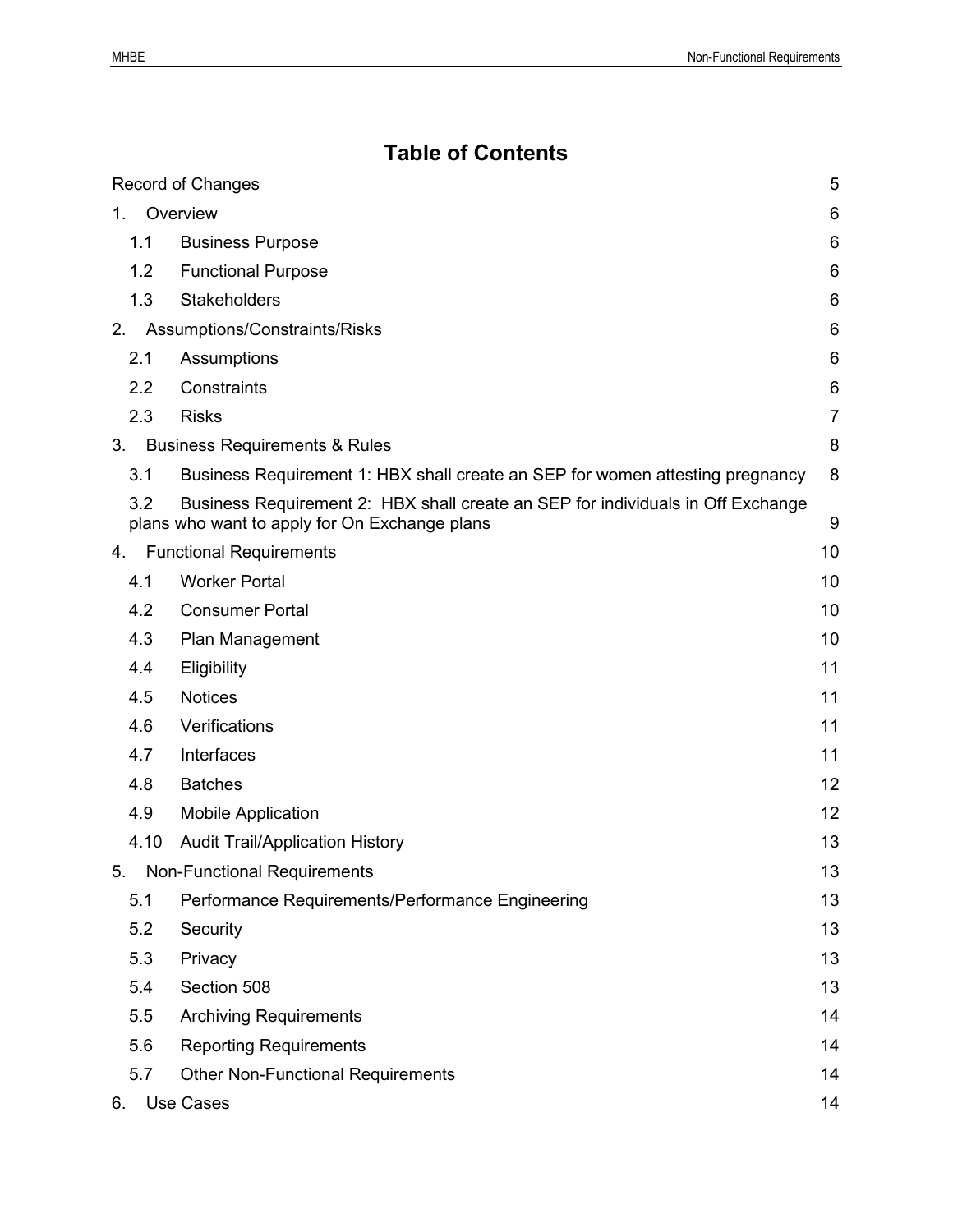| 6.1                 | Pregnancy SEP at Application                                        | 14 |
|---------------------|---------------------------------------------------------------------|----|
| 6.1.1               | <b>Primary Use Case</b>                                             | 14 |
| 6.1.1.1             | Precondition                                                        | 14 |
| 6.1.1.2             | Trigger                                                             | 14 |
| 6.1.1.3             | <b>Expected Result</b>                                              | 15 |
| 6.1.1.4             | <b>Steps</b>                                                        | 15 |
| 6.1.2<br>Enrollment | Alternate Use Case #1 - Pregnancy SEP does not open outside of Open | 15 |
| 6.1.2.1             | Precondition                                                        | 15 |
| 6.1.2.2             | Trigger                                                             | 15 |
| 6.1.2.3             | <b>Expected Result</b>                                              | 15 |
| 6.1.2.4             | <b>Steps</b>                                                        | 15 |
| 6.1.3               | Alternate Use Case #2 - Pregnancy SEP at Change Report              | 16 |
| 6.1.3.1             | Precondition                                                        | 16 |
| 6.1.3.2             | Trigger                                                             | 16 |
| 6.1.3.3             | <b>Expected Result</b>                                              | 16 |
| 6.1.3.4             | <b>Steps</b>                                                        | 16 |
| 6.1.4               | Alternate Use Case #3: No Pregnancy SEP at Change Report            | 17 |
| 6.1.4.1             | Precondition                                                        | 17 |
| 6.1.4.2             | Trigger                                                             | 17 |
| 6.1.4.3             | <b>Expected Result</b>                                              | 17 |
| 6.1.4.4             | <b>Steps</b>                                                        | 17 |
| 6.2                 | Off to On Exchange due to Change in Income                          | 18 |
| 6.2.1               | <b>Primary Use Case</b>                                             | 18 |
|                     | 6.2.1.1 Precondition                                                | 18 |
| 6.2.1.2             | Trigger                                                             | 18 |
| 6.2.1.3             | <b>Expected Result</b>                                              | 18 |
| 6.2.1.4             | <b>Steps</b>                                                        | 18 |
| 6.2.2               | Alternate Use Case #1 - Off to On Exchange - Change Report: Steps   | 18 |
| 6.2.2.1             | Precondition                                                        | 18 |
| 6.2.2.2             | <b>Trigger</b>                                                      | 19 |
| 6.2.2.3             | <b>Expected Result</b>                                              | 19 |
| 6.2.2.4             | <b>Steps</b>                                                        | 19 |
| 6.3                 | Plan Shopping Window remains open                                   | 19 |
| 6.3.1               | <b>Primary Use Case</b>                                             | 19 |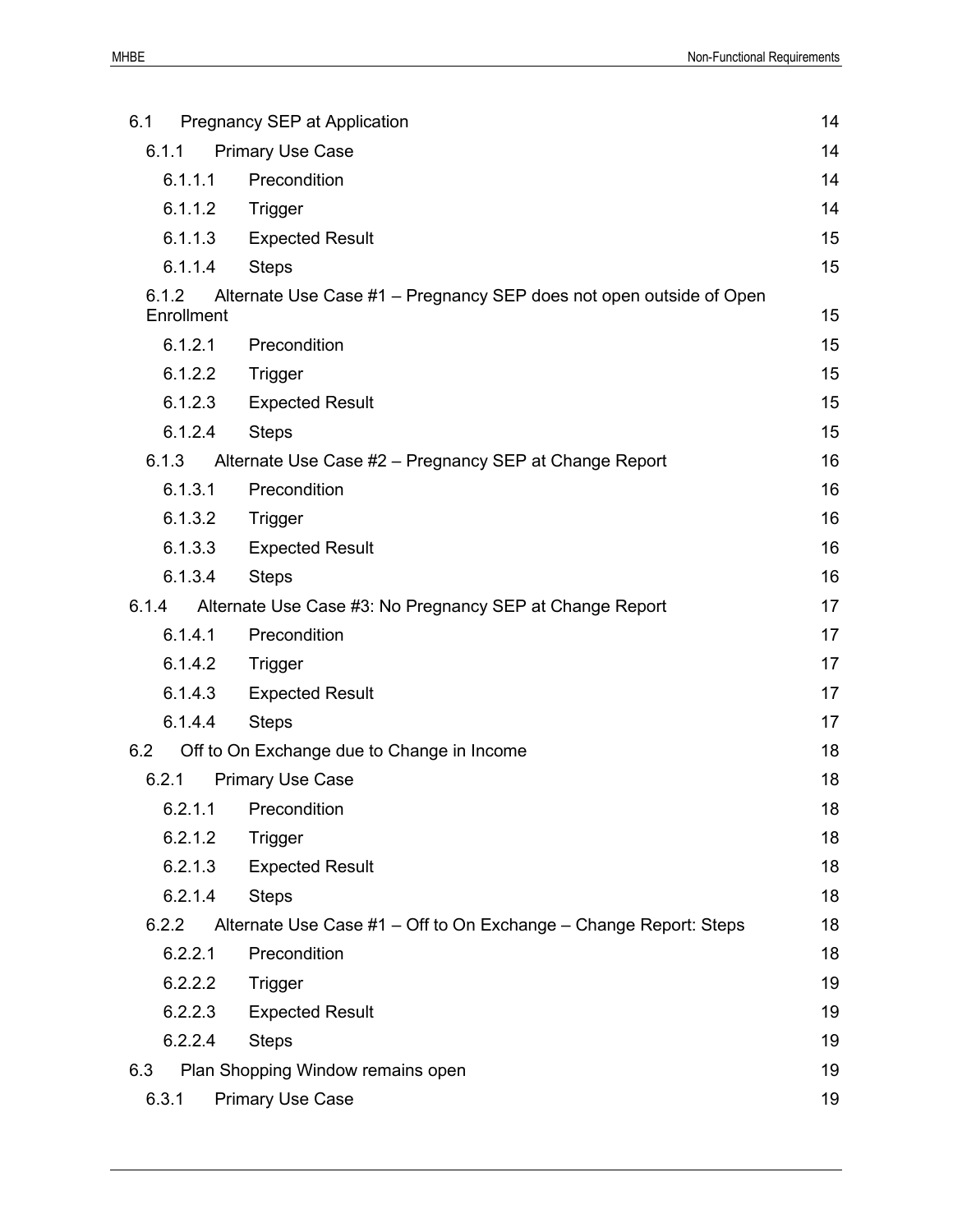| 6.3.1.1 | <b>Precondition</b>                                 | 19 |
|---------|-----------------------------------------------------|----|
| 6.3.1.2 | Trigger                                             | 19 |
| 6.3.1.3 | <b>Expected Result</b>                              | 20 |
| 6.3.1.4 | <b>Steps</b>                                        | 20 |
| 6.3.2   | Alternate Use Case #1 - Plan Shopping window closes | 20 |
| 6.3.2.1 | Precondition                                        | 20 |
| 6.3.2.2 | Trigger                                             | 20 |
| 6.3.2.3 | <b>Expected Result</b>                              | 20 |
| 6.3.2.4 | <b>Steps</b>                                        | 21 |

### **List of Figures**

### **List of Tables**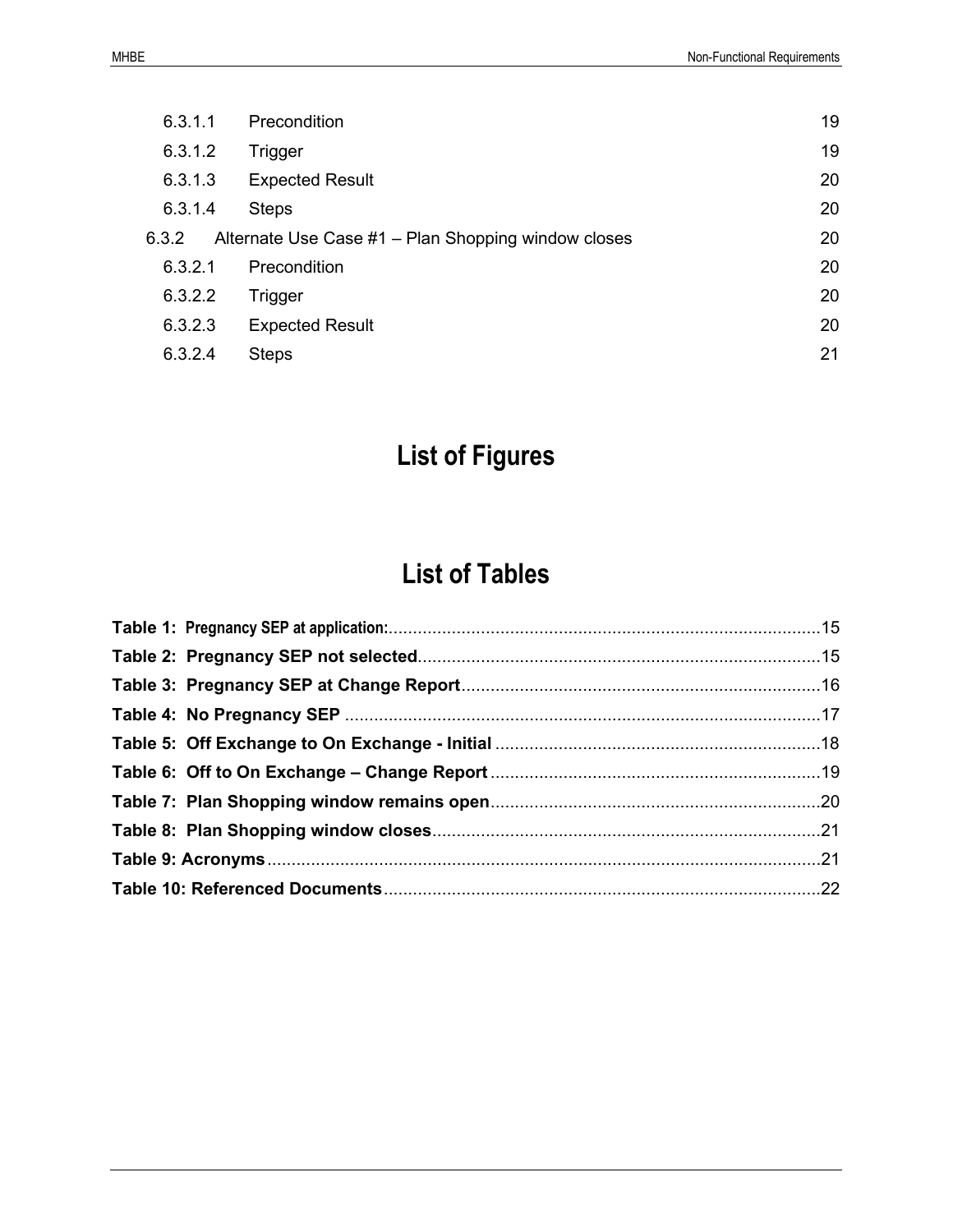### <span id="page-10-0"></span>**Record of Changes**

| <b>Version</b><br><b>Number</b> | <b>Date</b> | <b>Author/Owner</b> | <b>Description of Change</b>                                                                     |
|---------------------------------|-------------|---------------------|--------------------------------------------------------------------------------------------------|
| 1.0                             | 10/11/2019  | Gretchen Simpson    | <b>Initial Version</b>                                                                           |
| 2.0                             | 11/6/2019   | Gretchen Simpson    | Stakeholder comments accepted.<br>Requirements, 3.1.6.1, 3.1.6.2, 4.7.1.1<br>and 4.7.1.2 revised |
|                                 |             |                     |                                                                                                  |
|                                 |             |                     |                                                                                                  |
|                                 |             |                     |                                                                                                  |
|                                 |             |                     |                                                                                                  |
|                                 |             |                     |                                                                                                  |
|                                 |             |                     |                                                                                                  |
|                                 |             |                     |                                                                                                  |
|                                 |             |                     |                                                                                                  |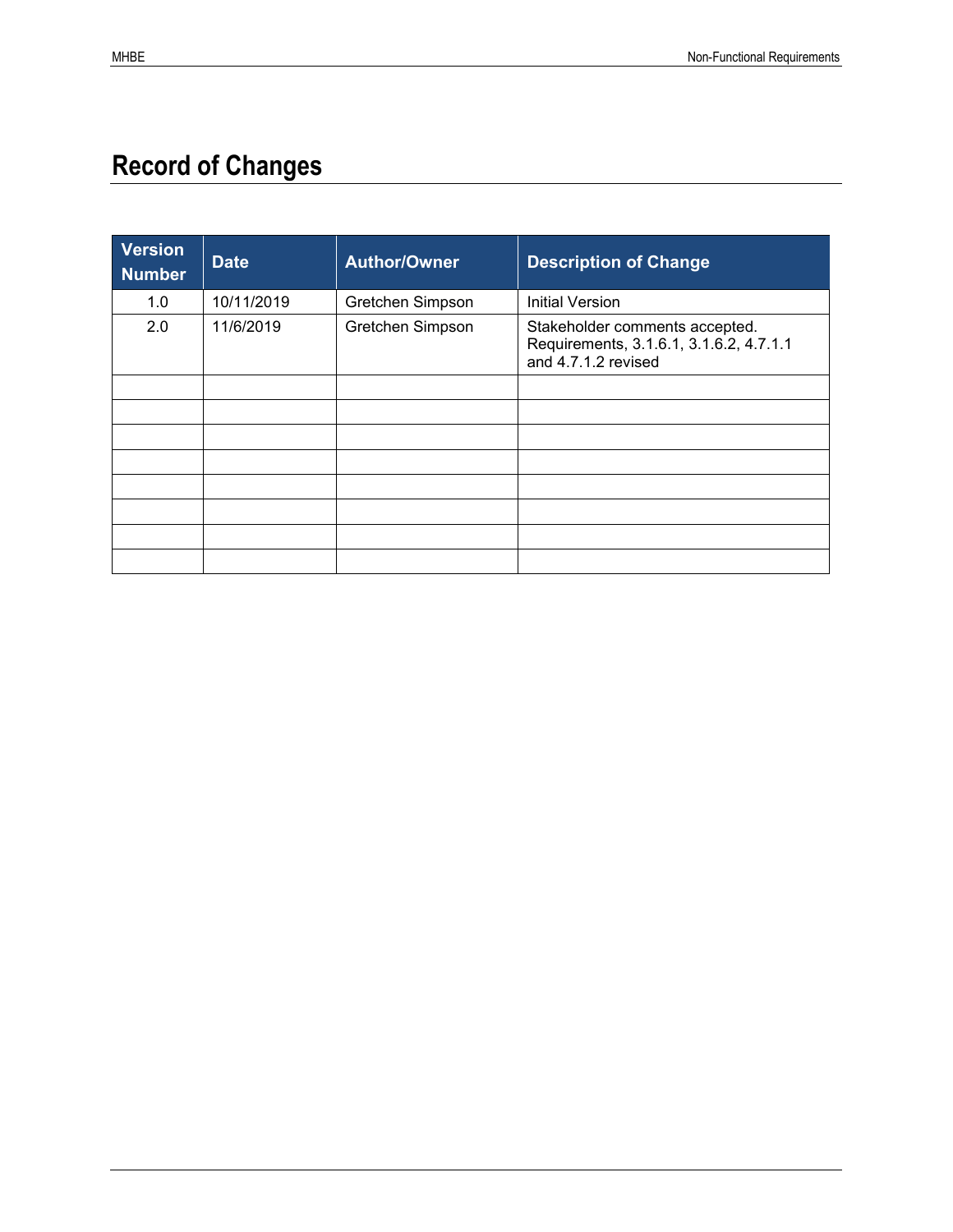### <span id="page-11-0"></span>**1. Overview**

### <span id="page-11-1"></span>**1.1 Business Purpose**

MHBE would like to add two new front end Special Enrollment Periods (SEPs) for consumers. The two SEPs are pregnancy and off exchange to on exchange due to income change.

### <span id="page-11-2"></span>**1.2 Functional Purpose**

Consumers will be eligible to receive a SEP if they have either of these qualifying life events.

### <span id="page-11-3"></span>**1.3 Stakeholders**

| <b>Stakeholder Name</b> | Organization |
|-------------------------|--------------|
| <b>Heather Forsyth</b>  | <b>MHBE</b>  |
| John-Pierre Cardenas    | <b>MHBE</b>  |

### <span id="page-11-4"></span>**2. Assumptions/Constraints/Risks**

### <span id="page-11-5"></span>**2.1 Assumptions**

Listed below are the assumptions that guided the identification and development of the requirements stated in this document. These assumptions are intended to promote mutual understanding, partnership, and quality communication between MHBE and the project team.

• The two new SEPs for Pregnancy and Off to On Exchange will be integrated into the existing list of SEPs in HBX.

### <span id="page-11-6"></span>**2.2 Constraints**

Listed below are the constraints that exist for this project. These constraints may prevent or restrict reaching the desired results (e.g., satisfying requirements, meeting project goals and priorities, achieving measures of success) stated in this document.

• Maryland legislation requires that pregnancy be verified for the Pregnancy SEP. Creating a new VCL to implement the Pregnancy SEP would cause a delay in providing benefits to pregnant women who would need coverage. This project will be implemented without the pregnancy VCL, the system will just accept selfattestation for pregnancy at this time.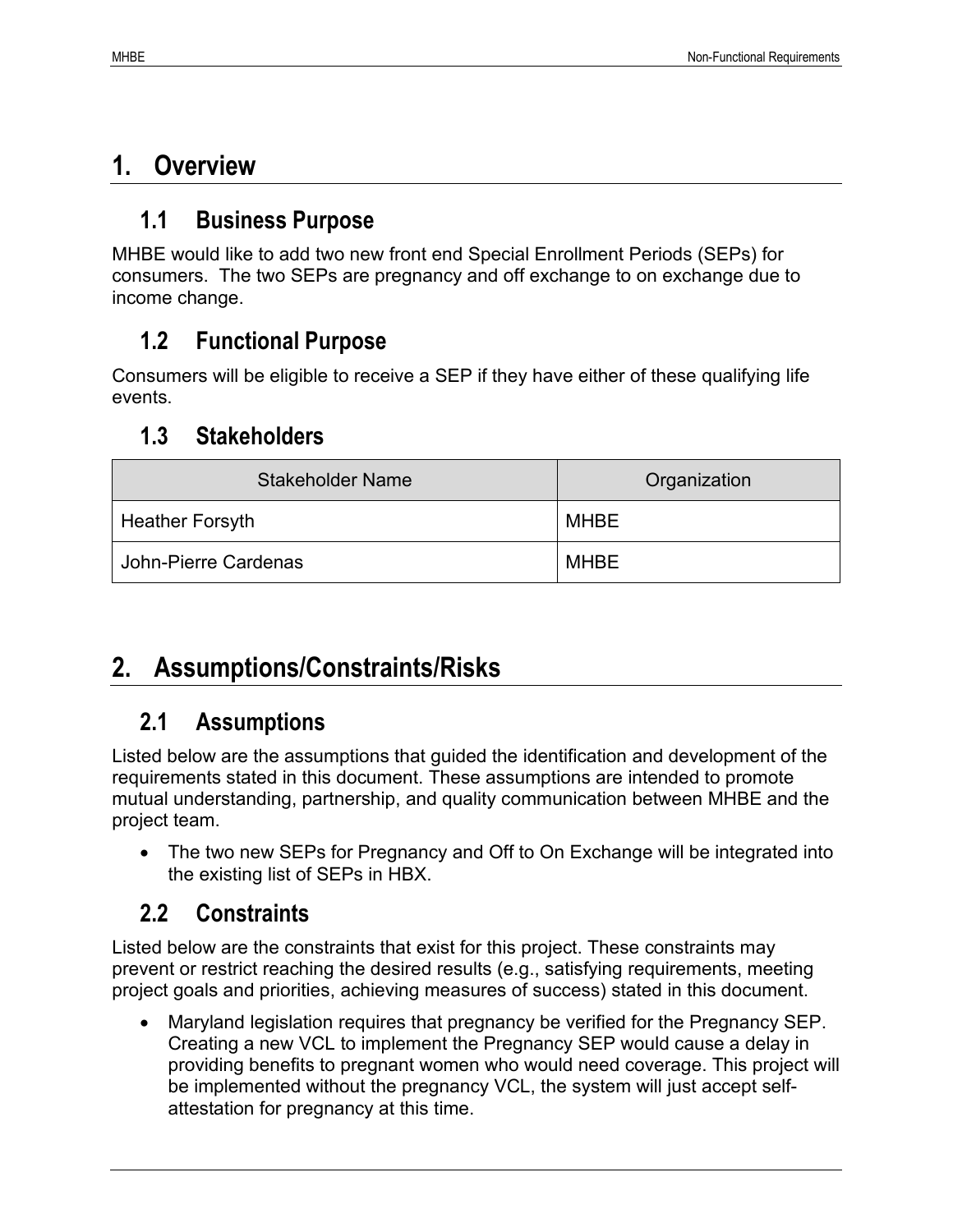### <span id="page-12-0"></span>**2.3 Risks**

Listed below are the risks that can create issues for the project. These risks may create issues that have an uncertain effect on the project, which in turn effect achieving the desired results (e.g., satisfying requirements, meeting project goals and priorities, achieving measures of success) stated in this document.

• No risks identified.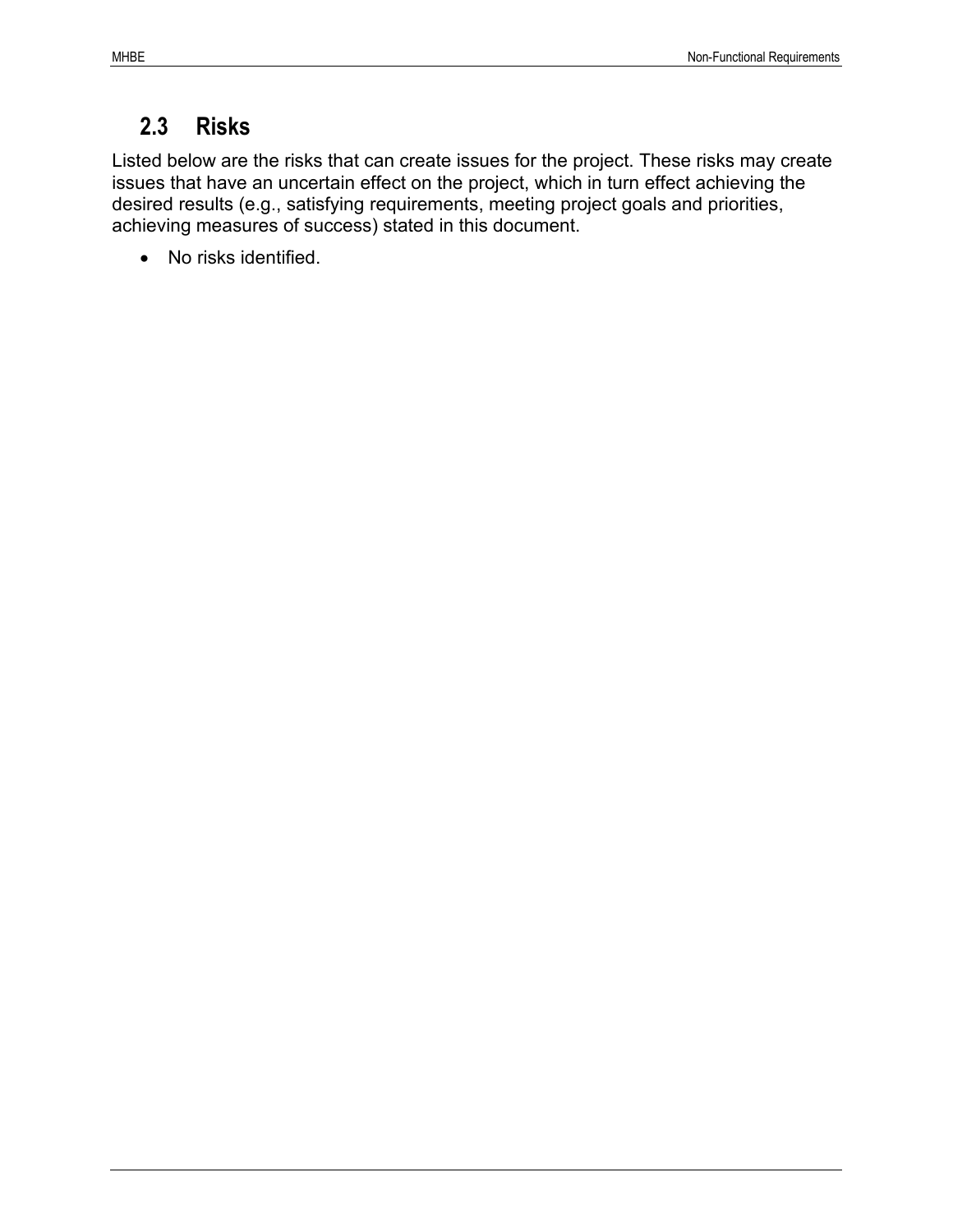### <span id="page-13-0"></span>**3. Business Requirements & Rules**

### <span id="page-13-1"></span>**3.1 Business Requirement 1: HBX shall create an SEP for women attesting pregnancy**

| Rule #  | <b>Business Rule</b>                                                                                                                                                                                              |
|---------|-------------------------------------------------------------------------------------------------------------------------------------------------------------------------------------------------------------------|
| 3.1.1   | A new front end SEP shall be created to allow women who are pregnant and<br>chooses QHP for health insurance in HBX.                                                                                              |
| 3.1.1.1 | HBX shall open the Pregnancy SEP for a period of 90 days from the date<br>the applicant enters as the date she found out she was pregnant.                                                                        |
| 3.1.2   | If the pregnancy information is completed on the Pregnancy Screen and the<br>pregnancy due date is greater than the current date, a pregnancy question<br>on the Special Enrollment Questions page shall display. |
| 3.1.2.1 | A new question shall be added to the Special Enrollment Questions page in<br>the worker portal and consumer portal, which shall say: Are any of these<br>people currently pregnant?                               |
|         | Consumer's name_/None of these people_.                                                                                                                                                                           |
|         | When did --------------------- find out she was pregnant? [date field]                                                                                                                                            |
|         |                                                                                                                                                                                                                   |
| 3.1.2.2 | If the pregnancy information is not completed on the pregnancy screen, the<br>pregnancy question will not display on the SEP Questions page.                                                                      |
| 3.1.3   | HBX shall open a Pregnancy SEP only when the pregnancy question on the<br>SEP Questions page is selected and the date the applicant found out she<br>was pregnant is within the last 90 days.                     |
| 3.1.4   | HBX shall send the code PRG to the carrier on the 834 transaction for the<br>Pregnancy SEP.                                                                                                                       |
| 3.1.5   | Only the pregnant consumer and currently enrolled QHP members will be<br>eligible for the Pregnancy SEP and will be able to plan shop.                                                                            |
| 3.1.6   | HBX shall give the applicant a choice of coverage effective start date –<br>either the 1 <sup>st</sup> of the current month or the first of the month in which she found<br>out she was pregnant.                 |
| 3.1.6.1 | If existing QHP household members choose to enroll in a new plan with the<br>pregnant woman, HBX shall send CHANGE transaction on the 834 with                                                                    |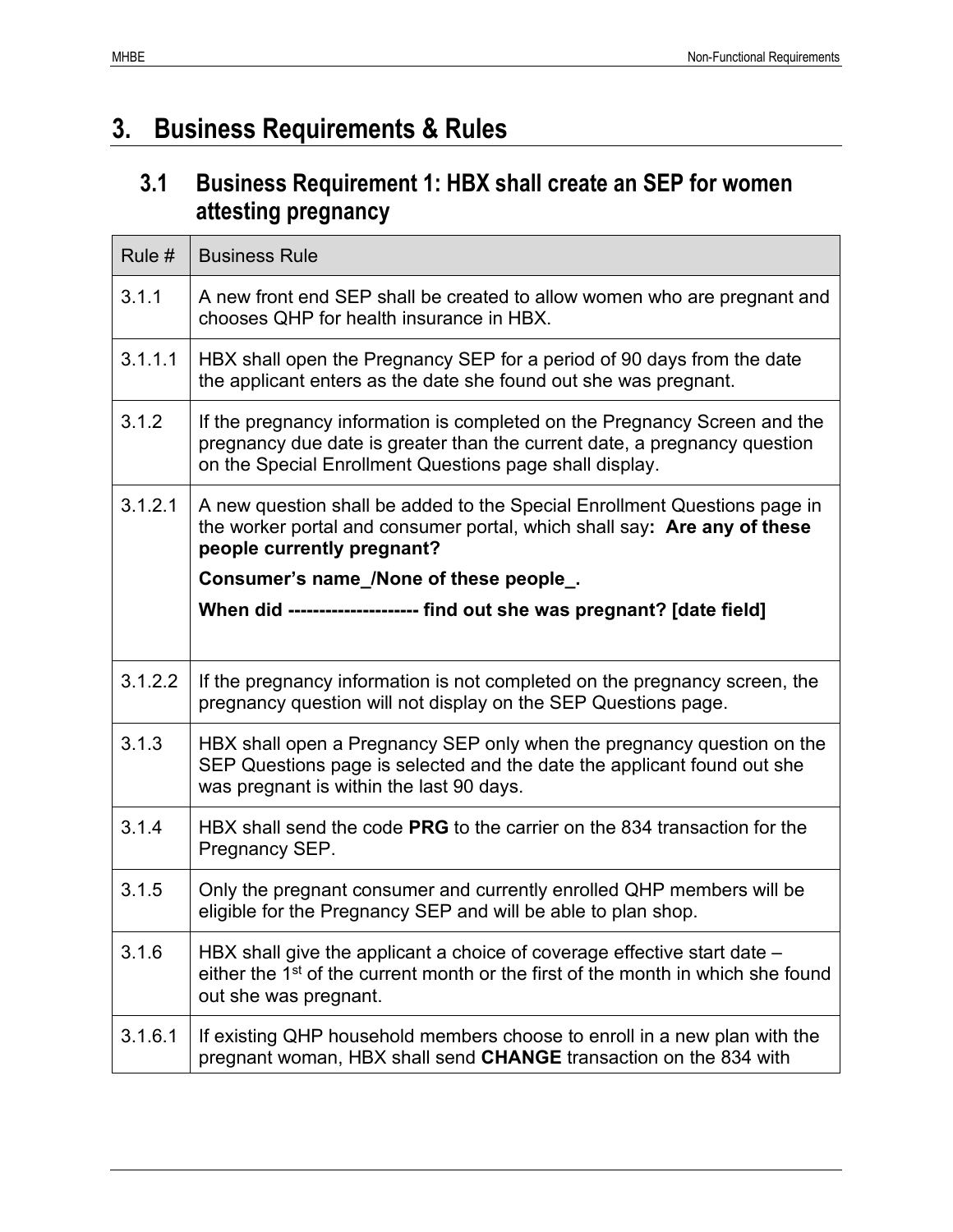|         | coverage effective dates following the $15th$ of the month rule for the entire<br>household.                                                                                                                                                                |
|---------|-------------------------------------------------------------------------------------------------------------------------------------------------------------------------------------------------------------------------------------------------------------|
| 3.1.6.2 | If the pregnant woman is added to an existing QHP household, HBX shall<br>send an ADD transaction on the 834 with coverage effective start date the<br>first of the month she applies or the first of the month in which she found out<br>she was pregnant. |
| 3.1.7   | HBX shall allow 90 days from the date the woman attests to finding out she<br>was pregnant to shop for health insurance. At the end of the 90 days, the<br>SEP will close and the consumer will not be able to shop for a plan.                             |

### <span id="page-14-0"></span>**3.2 Business Requirement 2: HBX shall create an SEP for individuals in Off Exchange plans who want to apply for On Exchange plans**

| Rule #  | <b>Business Rule</b>                                                                                                                                                                                              |
|---------|-------------------------------------------------------------------------------------------------------------------------------------------------------------------------------------------------------------------|
| 3.2.1   | A new SEP shall be created in HBX to allow consumers insured off the<br>Exchange and who report a change in income, to apply and shop for<br>insurance in HBX.                                                    |
| 3.2.1.1 | The Off to On Exchange SEP shall be open for a period of 60 days from the<br>date which their income has changed.                                                                                                 |
| 3.2.2   | The Off to On Exchange SEP shall open plan shopping for the consumer<br>who is attesting the change in income and all household members moving<br>onto the Exchange and any currently enrolled household members. |
| 3.2.3   | A new question shall be added to the Special Enrollment Question page in<br>the worker and consumer portals, to ask the consumer if their income has<br>changed in the past 60 days.                              |
| 3.2.3.1 | The new questions in the worker and consumer portals shall say:                                                                                                                                                   |
|         | Are any of these people enrolled in individual health care coverage outside<br>the marketplace but have experienced an income change within the last 60<br>days making them newly eligible for APTC?              |
|         | Consumer's name /None of these people                                                                                                                                                                             |
|         | When did [Consumer's name] income change?: XX/XX/XXXX                                                                                                                                                             |
| 3.2.3.2 | If the consumer does not answer the income question in 3.2.3.1 on the<br>Special Enrollment Question page, HBX shall not open an SEP for Off to On<br>Exchange.                                                   |
| 3.2.4   | HBX shall send the code <b>OFX</b> on the 834 transaction to the carrier for the<br>Off to On Exchange SEP.                                                                                                       |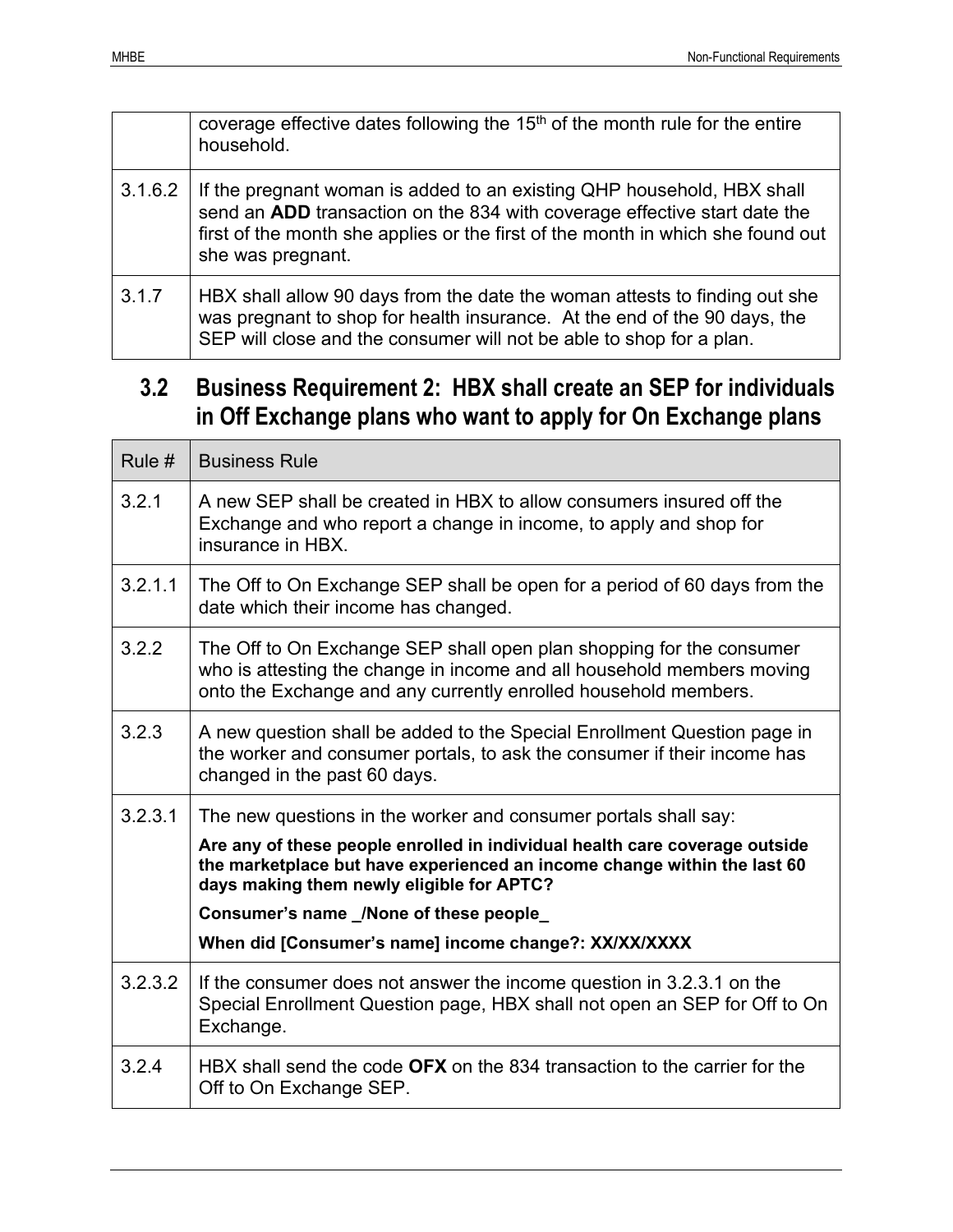| 3.2.5 | $\vert$ HBX shall apply the 15 <sup>th</sup> of the month rule for coverage dates for the Off to<br>On Exchange SEP.                                                                                                   |
|-------|------------------------------------------------------------------------------------------------------------------------------------------------------------------------------------------------------------------------|
| 3.2.6 | HBX shall allow 60 days from the date of the income change to select the<br>SEP and shop for a plan. At the end of the 60 days, HBX shall close the<br>SEP and the consumer will no longer be able to shop for a plan. |

### <span id="page-15-0"></span>**4. Functional Requirements**

### <span id="page-15-1"></span>**4.1 Worker Portal**

| $Req \#$ | <b>Functional Requirement</b>                                                                                                                 | <b>Associated Business Rule</b> |
|----------|-----------------------------------------------------------------------------------------------------------------------------------------------|---------------------------------|
| 4.1.1    | HBX shall allow the worker to request a<br>Pregnancy SEP as long as the pregnancy<br>questions within the application have been<br>completed. | 3.2.1, 3.1.2.2                  |
| 4.1.2    | HBX shall allow the worker to request an Off<br>to On Exchange SEP.                                                                           | 3.2.1                           |

### <span id="page-15-2"></span>**4.2 Consumer Portal**

| $\text{Req}\,\text{\#}$ | <b>Functional Requirement</b>                                                                                                                           | <b>Associated Business Rule</b> |
|-------------------------|---------------------------------------------------------------------------------------------------------------------------------------------------------|---------------------------------|
| 4.2.1                   | HBX shall allow the pregnant woman to<br>request a Pregnancy SEP from the Consumer<br>Portal as long as the pregnancy questions<br>have been completed. | 3.2.1, 3.1.2.1                  |
| 4.2.2                   | HBX shall allow the consumer to request an<br>Off to On Exchange SEP from the Consumer<br>Portal.                                                       | 3.2.1, 3.2.3.1                  |

### <span id="page-15-3"></span>**4.3 Plan Management**

| $Req \#$ | <b>Functional Requirement</b> | <b>Associated Business Rule</b> |
|----------|-------------------------------|---------------------------------|
|          | <b>NA</b>                     |                                 |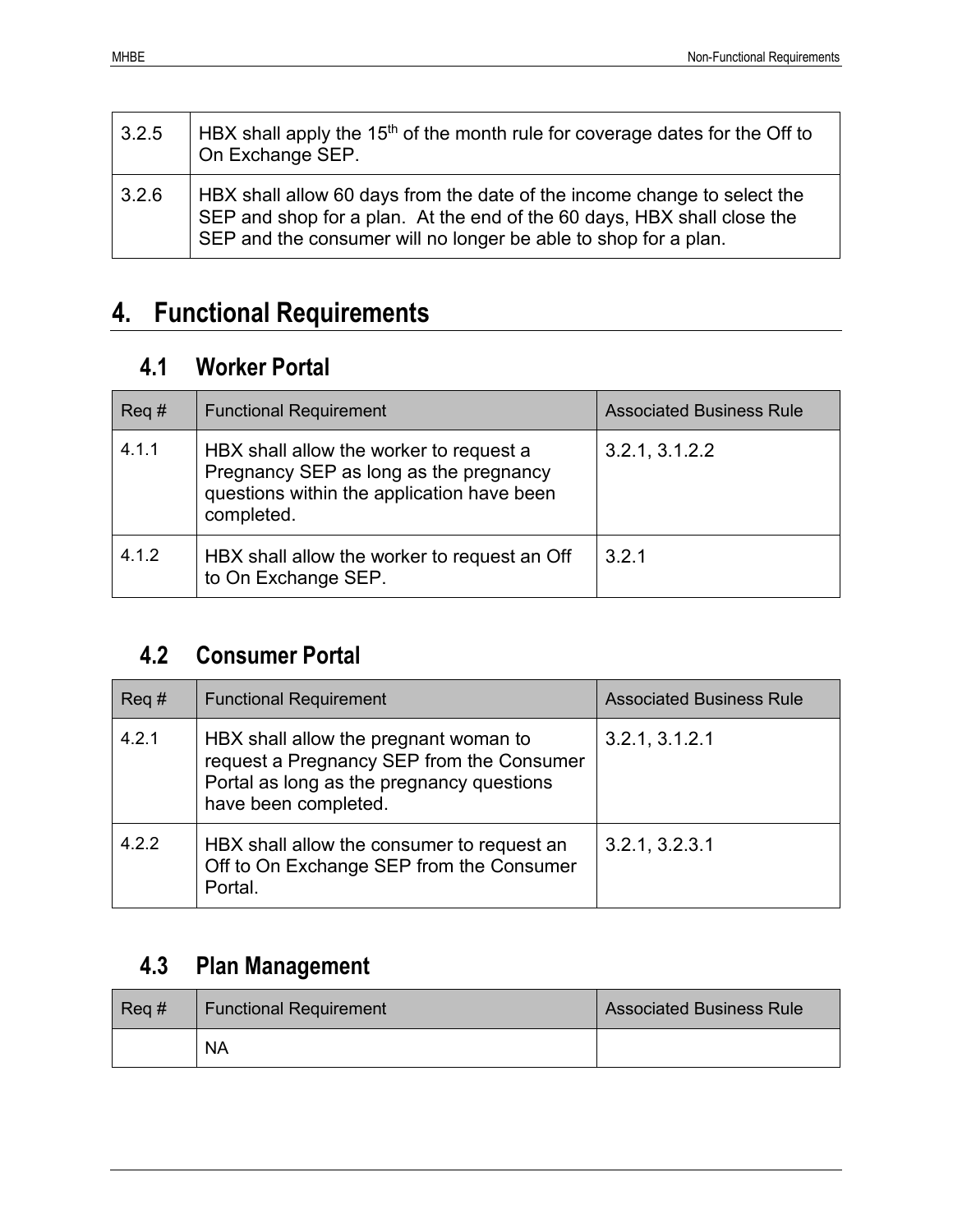### <span id="page-16-0"></span>**4.4 Eligibility**

| $Req \#$ | <b>Functional Requirement</b>                                                                                                                                                                 | <b>Associated Business Rule</b> |
|----------|-----------------------------------------------------------------------------------------------------------------------------------------------------------------------------------------------|---------------------------------|
| 4.4.1    | The Pregnancy SEP coverage dates shall be<br>the 1st of the current month in which the<br>pregnant woman applies or the 1st of the<br>month she found out she was pregnant, at her<br>option. | 3.1.6                           |
| 4.4.2    | For existing h.h. members, changes due to<br>addition of pregnant woman will the 15 <sup>th</sup> of the<br>month rule.                                                                       | 3.1.6.1                         |
| 4.4.3    | The Off to On Exchange SEP shall follow the<br>15 of the month rule for the individual attesting<br>and, qualifying household members.                                                        | 3.1.2, 3.1.5                    |
| 4.4.4    | HBX shall follow the specified hierarchy for<br>the SEPs.                                                                                                                                     | 3.1.1.3                         |

### <span id="page-16-1"></span>**4.5 Notices**

| $\text{Req}\,\text{\#}$ | <b>Functional Requirement</b> | <b>Associated Business Rule</b> |
|-------------------------|-------------------------------|---------------------------------|
| N/A                     | N/A                           | N/A                             |

### <span id="page-16-2"></span>**4.6 Verifications**

| $\text{Req}\,\text{\#}$ | <b>Functional Requirement</b> | <b>Associated Business Rule</b> |
|-------------------------|-------------------------------|---------------------------------|
| N/A                     | N/A                           | N/A                             |

### <span id="page-16-3"></span>**4.7 Interfaces**

| $\text{Req}\,\text{\#}$ | <b>Functional Requirement</b>                                                                                                                                                                                    | <b>Associated Business Rule</b> |
|-------------------------|------------------------------------------------------------------------------------------------------------------------------------------------------------------------------------------------------------------|---------------------------------|
| 4.7.1                   | HBX shall send the Reason Code: PRG as an $\vert$ 3.1.6<br><b>ADD</b> transaction on the 834 for the Pregnancy<br>SEP. The coverage effective dates shall be<br>the first of the current month of application or |                                 |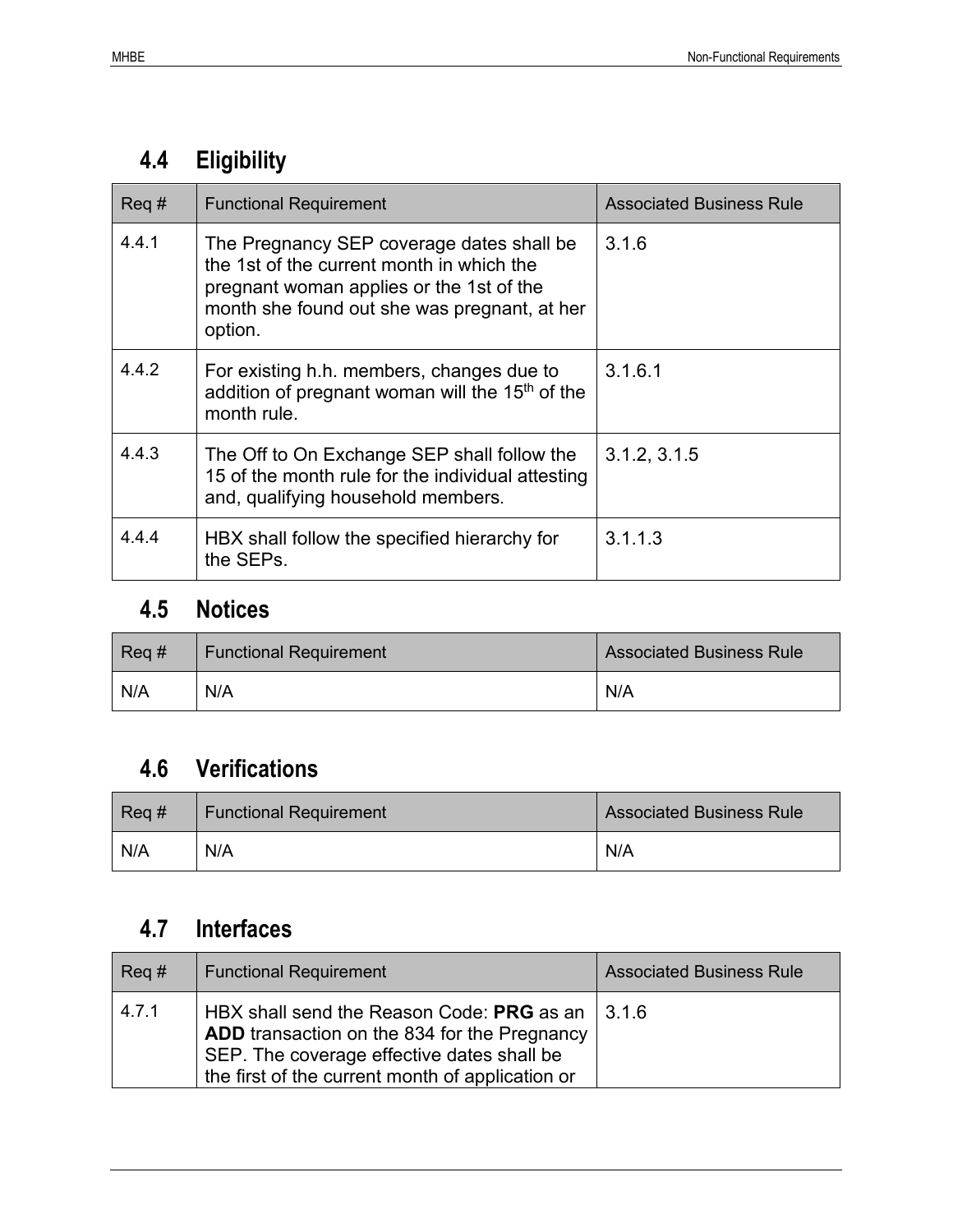|         | first of the month the woman finds out she's<br>pregnant.                                                                                                                                                                                                                            |         |
|---------|--------------------------------------------------------------------------------------------------------------------------------------------------------------------------------------------------------------------------------------------------------------------------------------|---------|
| 4.7.1.1 | If the pregnant woman is added to an existing<br>QHP household, HBX shall send an ADD<br>transaction on the 834 with the coverage<br>effective dates for the 1 <sup>st</sup> of the month in<br>which she applied or the 1 <sup>st</sup> of the month she<br>found she was pregnant. | 3.1.6   |
| 4.7.1.2 | If there are existing household members who<br>want to shop for insurance on the Pregnancy<br>SEP, HBX shall send a CHANGE transaction<br>on the 834, for the new plan with coverage<br>dates effective based on the 15 of the month<br>rule for the entire household.               | 3.1.6.1 |
| 4.7.2   | HBX shall send the Reason Code: OFX as an<br><b>ADD</b> transaction on the 834 for the Off to on<br>Exchange SEP. The coverage effective dates<br>shall follow the 15 of the month rule for the off<br>exchange household members moving to<br>HBX.                                  | 3.2.2   |
| 4.7.2.1 | If there are existing household members who<br>want to shop for insurance on the Off to On<br>Exchange SEP, HBX shall send a CHANGE<br>transaction with coverage effective dates for<br>the 15th of the month rule for the entire<br>household.                                      | 3.2.5   |

### <span id="page-17-0"></span>**4.8 Batches**

| $Req \#$ | <b>Functional Requirement</b> | <b>Associated Business Rule</b> |
|----------|-------------------------------|---------------------------------|
| N/A      | N/A                           | N/A                             |

### <span id="page-17-1"></span>**4.9 Mobile Application**

| $Req \#$ | <b>Functional Requirement</b>                                                                    | <b>Associated Business Rule</b> |
|----------|--------------------------------------------------------------------------------------------------|---------------------------------|
| 4.9.1    | HBX shall allow a pregnant woman to request<br>the Pregnancy SEP from the Mobile<br>Application. | 13.1.1                          |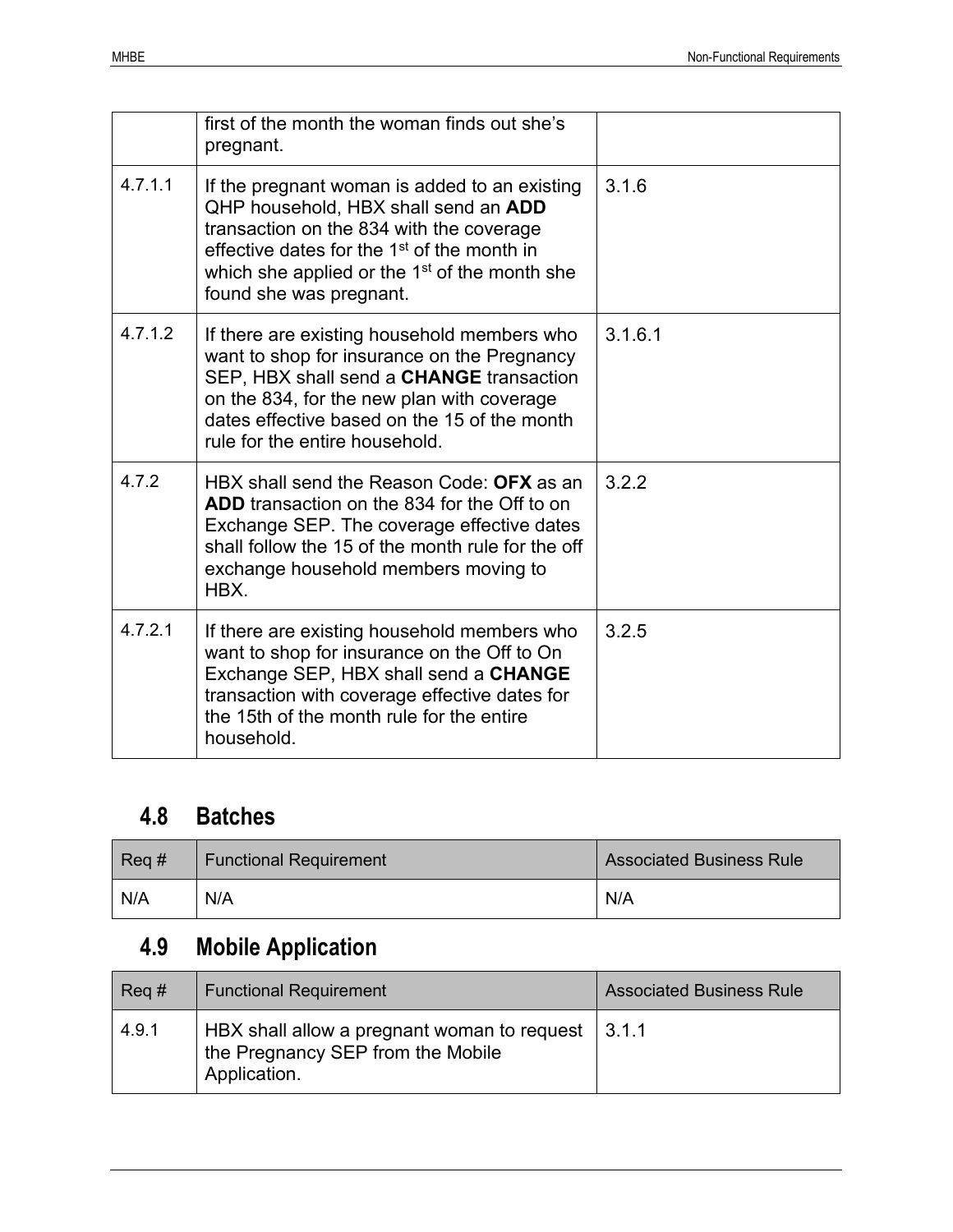| 4.9.2 | HBX shall allow a consumer to request the Off $\vert$ 3.2.1<br>to On Exchange SEP from the Mobile<br>Application. |  |
|-------|-------------------------------------------------------------------------------------------------------------------|--|
|-------|-------------------------------------------------------------------------------------------------------------------|--|

### <span id="page-18-0"></span>**4.10 Audit Trail/Application History**

| $Req \#$ | <b>Functional Requirement</b> | <b>Associated Business Rule</b> |
|----------|-------------------------------|---------------------------------|
| N/A      | N/A                           | N/A                             |

### <span id="page-18-1"></span>**5. Non-Functional Requirements**

### <span id="page-18-2"></span>**5.1 Performance Requirements/Performance Engineering**

| $Req \#$ | <b>Non-Functional Requirement</b> | <b>Associated Business Rule</b> |
|----------|-----------------------------------|---------------------------------|
| N/A      | N/A                               | N/A                             |

### <span id="page-18-3"></span>**5.2 Security**

| $Req \#$ | <b>Non-Functional Requirement</b> | <b>Associated Business Rule</b> |
|----------|-----------------------------------|---------------------------------|
| N/A      | N/A                               | N/A                             |

### <span id="page-18-4"></span>**5.3 Privacy**

| $Req \neq$ | <b>Non-Functional Requirement</b> | <b>Associated Business Rule</b> |
|------------|-----------------------------------|---------------------------------|
| N/A        | N/A                               | N/A                             |

### <span id="page-18-5"></span>**5.4 Section 508**

| $Req \#$ | <b>Non-Functional Requirement</b> | <b>Associated Business Rule</b> |
|----------|-----------------------------------|---------------------------------|
| N/A      | N/A                               | N/A                             |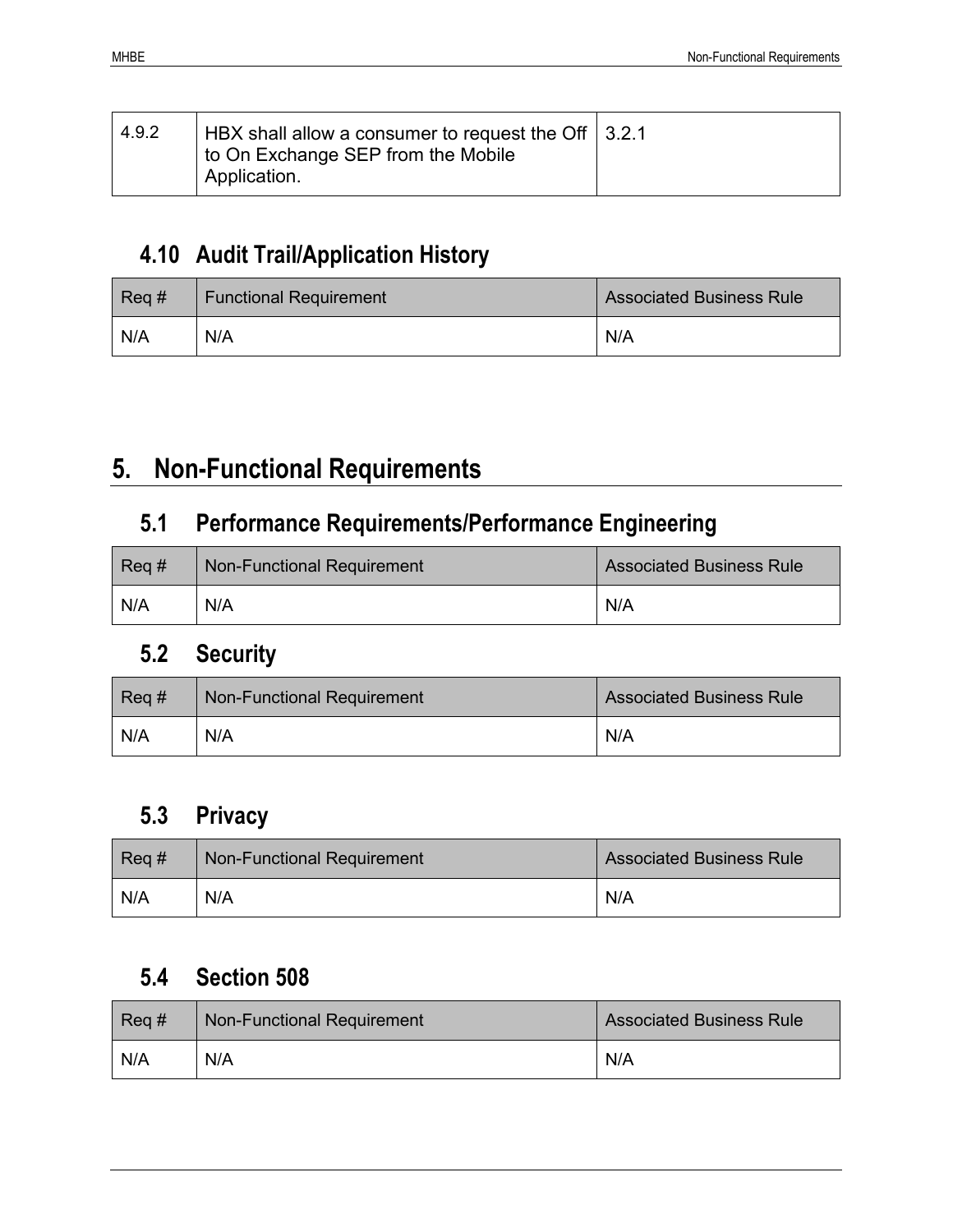### <span id="page-19-0"></span>**5.5 Archiving Requirements**

| $\text{Req}\,\text{\#}$ | Non-Functional Requirement | <b>Associated Business Rule</b> |
|-------------------------|----------------------------|---------------------------------|
| N/A                     | N/A                        | N/A                             |

### <span id="page-19-1"></span>**5.6 Reporting Requirements**

| $Rec$ # | <b>Non-Functional Requirement</b> | <b>Associated Business Rule</b> |
|---------|-----------------------------------|---------------------------------|
| N/A     | N/A                               | N/A                             |

### <span id="page-19-2"></span>**5.7 Other Non-Functional Requirements**

| $Req \#$ | <b>Non-Functional Requirement</b> | <b>Associated Business Rule</b> |
|----------|-----------------------------------|---------------------------------|
| N/A      | N/A                               | N/A                             |

### <span id="page-19-3"></span>**6. Use Cases**

### <span id="page-19-4"></span>**6.1 Pregnancy SEP at Application**

### <span id="page-19-6"></span><span id="page-19-5"></span>**6.1.1 Primary Use Case**

#### **6.1.1.1 Precondition**

Pregnant woman filing an initial application for QHP outside of Open Enrollment in the consumer portal and receiving a Pregnancy SEP.

#### <span id="page-19-7"></span>**6.1.1.2 Trigger**

The pregnant woman completes the Pregnancy screen in HBX with information about her pregnancy, which triggers the Pregnancy question on the Special Enrollment Questions screen. Once the pregnant woman reaches the Special Enrollment Questions page, the pregnancy question should appear: **Are any of these people currently pregnant?** The pregnant woman should complete the question to open a Pregnancy SEP.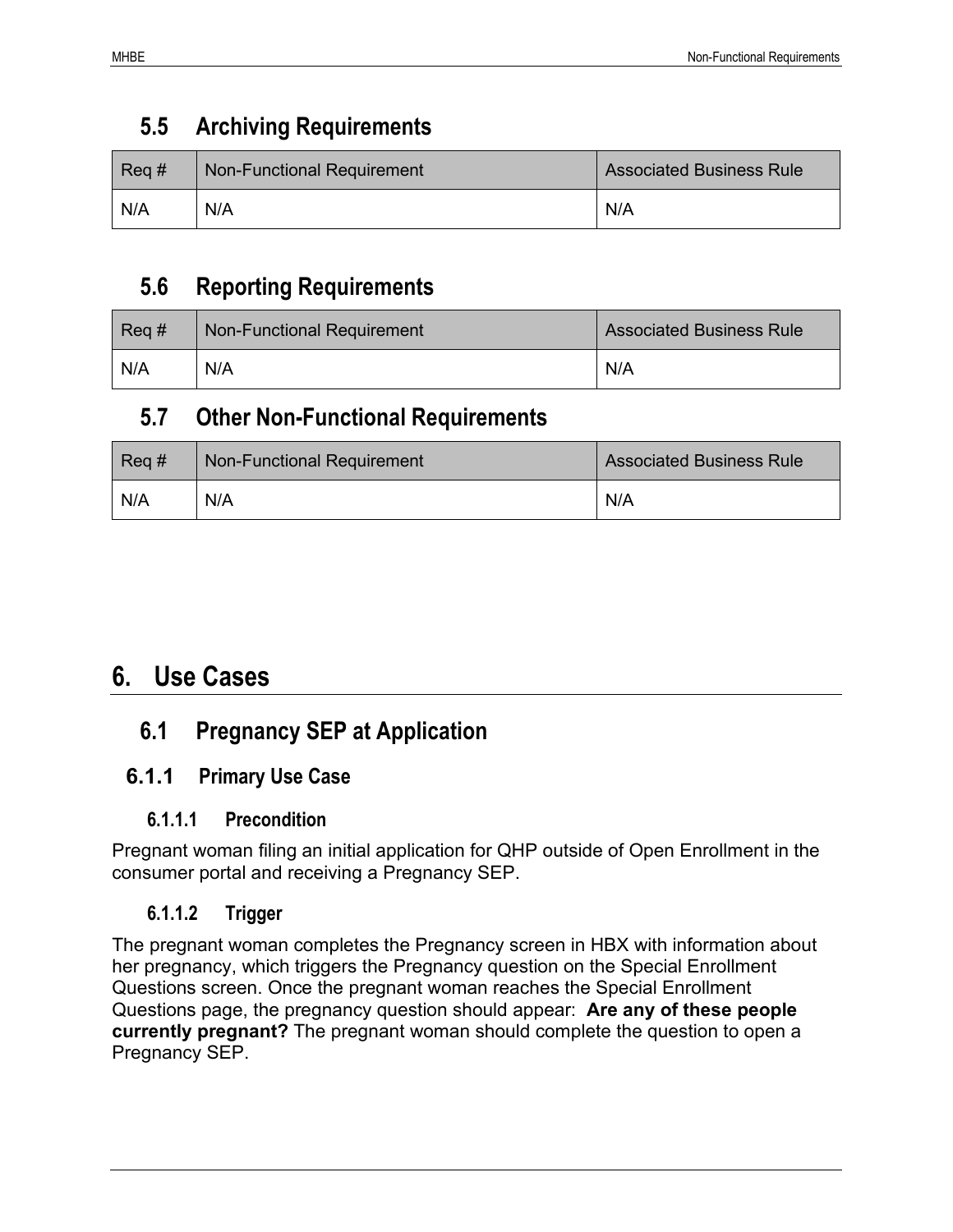#### **6.1.1.3 Expected Result**

<span id="page-20-1"></span><span id="page-20-0"></span>. The pregnancy SEP should display on the Special Enrollment Questions page.

#### **6.1.1.4 Steps**

|  | Table 1: Pregnancy SEP at application |
|--|---------------------------------------|
|  |                                       |

<span id="page-20-7"></span>

| <b>Step</b> | <b>Description</b>                                                                                                   |
|-------------|----------------------------------------------------------------------------------------------------------------------|
|             | The pregnant woman files an application for QHP, because she is pregnant<br>and completes the Pregnancy page in HBX. |
| 2.          | HBX will trigger the Pregnancy question on the Special Enrollment page.                                              |
| 3.          | Consumer selects the Pregnancy SEP and provides a confirmation date.                                                 |
| 4.          | System opens the SEP and determines the consumer eligible for QHP.                                                   |
| 5.          | Consumer selects QHP with APTC.                                                                                      |
| 6.          | The system will allow the consumer to shop and enroll in a plan.                                                     |

#### <span id="page-20-2"></span>**6.1.2 Alternate Use Case #1 – Pregnancy SEP does not open outside of Open Enrollment**

#### <span id="page-20-3"></span>**6.1.2.1 Precondition**

Pregnant woman is filing an application outside of Open Enrollment for QHP. Because the pregnant woman does not complete the pregnancy question on the Special Enrollment page, the Pregnancy SEP does not open.

#### <span id="page-20-4"></span>**6.1.2.2 Trigger**

The pregnant woman completes the Pregnancy screen in HBX with information about her pregnancy, which triggers the Pregnancy question on the Special Enrollment Questions screen. Pregnant woman skips the Special Enrollment page, submits and confirms application.

#### <span id="page-20-5"></span>**6.1.2.3 Expected Result**

The Pregnancy SEP does not open and the pregnant woman's application for QHP is denied.

#### <span id="page-20-8"></span><span id="page-20-6"></span>**6.1.2.4 Steps**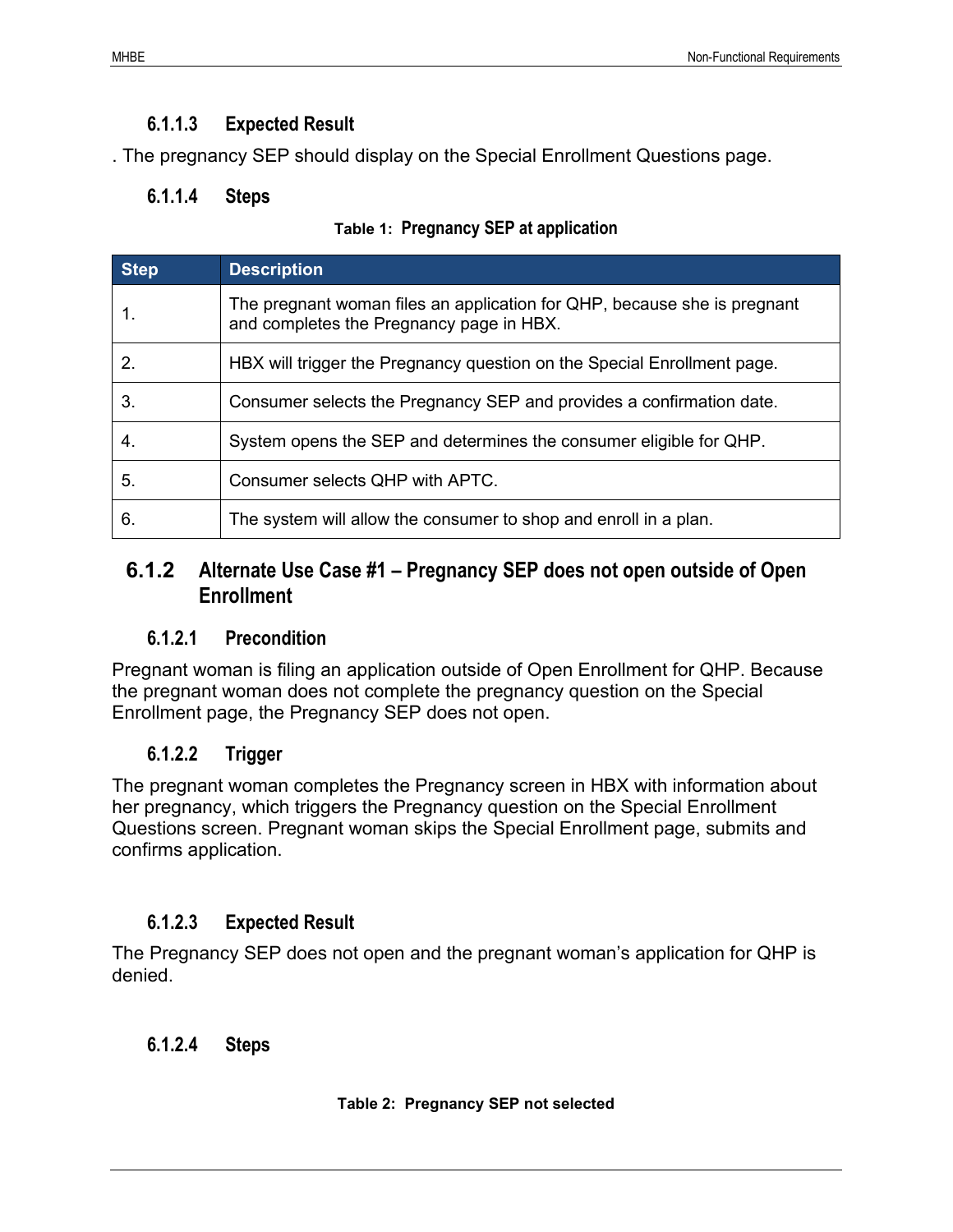| <b>Step</b> | <b>Description</b>                                                                                                       |
|-------------|--------------------------------------------------------------------------------------------------------------------------|
|             | Consumer newly applies for coverage.                                                                                     |
|             | Consumer completes the pregnancy information.                                                                            |
| 3.          | System displays Pregnancy question on SEP Questions page.                                                                |
| 4.          | Consumer does not select the Pregnancy SEP.                                                                              |
| 5.          | Consumer is found ineligible for QHP because it is outside open enrollment<br>and no qualifying life event was selected. |

#### <span id="page-21-1"></span><span id="page-21-0"></span>**6.1.3 Alternate Use Case #2 – Pregnancy SEP at Change Report**

#### **6.1.3.1 Precondition**

Pregnant woman previously not part of the household, is filing for QHP on an existing application and requesting a pregnancy SEP in the consumer portal outside of Open Enrollment.

#### <span id="page-21-2"></span>**6.1.3.2 Trigger**

Login to existing application and check add a household member and change the pregnancy status for the household. Once the pregnant woman completes the pregnancy screen a Pregnancy SEP should open on the Special Enrollment Questions screen.

#### <span id="page-21-3"></span>**6.1.3.3 Expected Result**

The new member should be added to the household and a pregnancy SEP should open and allow the new member and existing hh members to shop for insurance.

#### <span id="page-21-4"></span>**6.1.3.4 Steps**

#### **Table 3: Pregnancy SEP at Change Report**

<span id="page-21-5"></span>

| <b>Step</b> | <b>Description</b>                                                                                                                                                          |
|-------------|-----------------------------------------------------------------------------------------------------------------------------------------------------------------------------|
|             | The user should login to the existing application and add pregnant woman to<br>the application. Make all necessary changes to income, citizenship, pregnancy<br>screen etc. |
|             | Once the user goes to the Special Enrollment Questions page the system will<br>display the pregnancy question: Are any of these people currently<br>pregnant?               |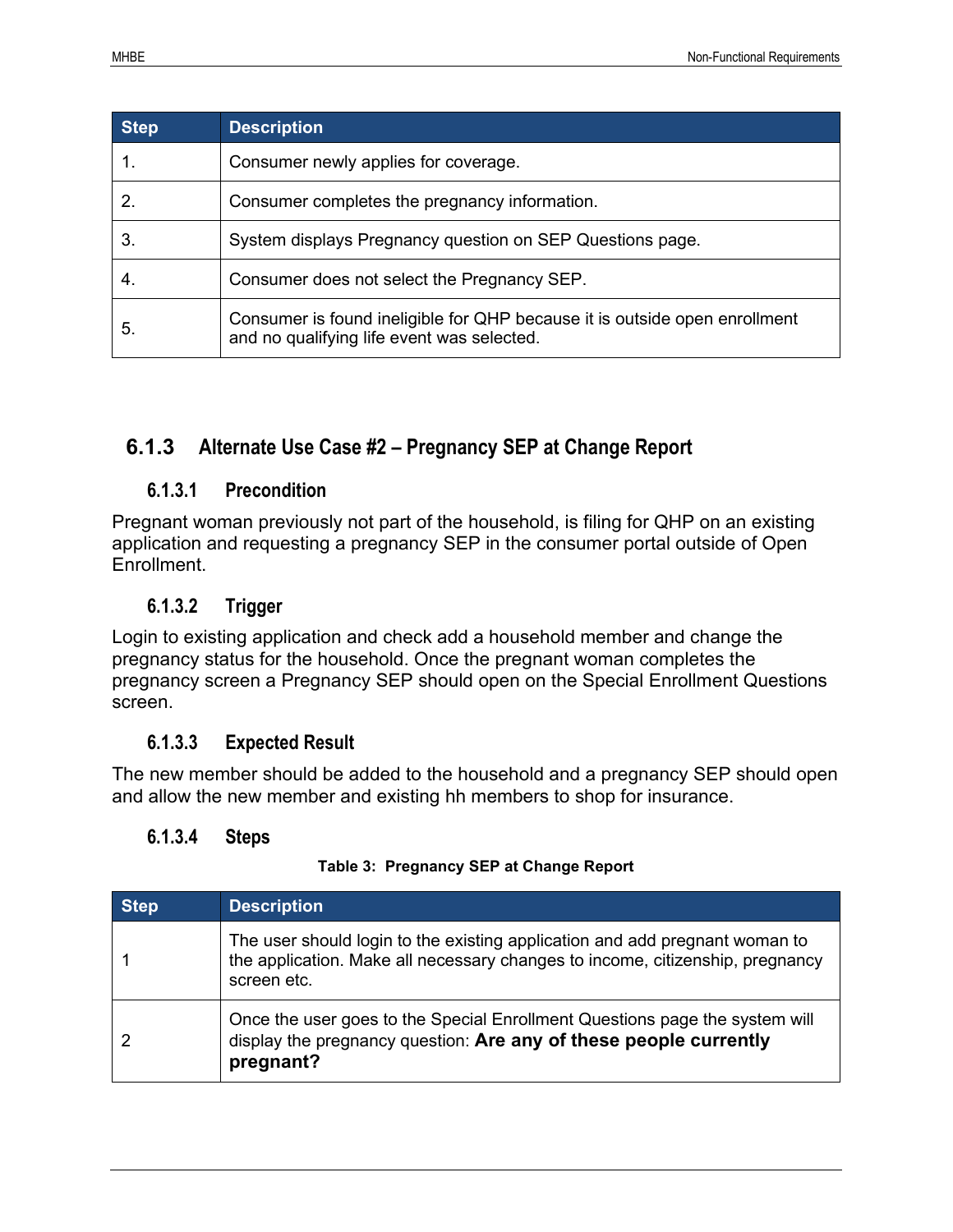| 3  | Once the user completes the pregnancy question and gives a confirmation<br>date, The Eligibility Determination page will show eligibility for aQHP. |
|----|-----------------------------------------------------------------------------------------------------------------------------------------------------|
| 4. | The consumer selects aQHP and confirms eligibility. The system will allow the<br>consumer to click on Proceed to Enrollment, to shop for insurance. |
| 5. | The system will allow the consumer and existing hh members to shop and<br>enroll in a plan.                                                         |

### <span id="page-22-0"></span>**6.1.4 Alternate Use Case #3: No Pregnancy SEP at Change Report**

#### <span id="page-22-1"></span>**6.1.4.1 Precondition**

Pregnant woman previously not part of the household, is filing for QHP on an existing application and requesting a pregnancy SEP in the consumer portal outside of Open Enrollment. The pregnant woman does not complete the question on the Special Enrollment page and is not eligible for the Pregnancy SEP.

#### <span id="page-22-2"></span>**6.1.4.2 Trigger**

Login to existing application and check add a household member and change the pregnancy status for the household. Pregnant woman adds information to the Pregnancy Screen, which triggers the pregnancy question on the Special Enrollment page. Nothing is selected on the SEP Questions page.

#### <span id="page-22-3"></span>**6.1.4.3 Expected Result**

<span id="page-22-4"></span>The Pregnancy SEP does not open and the pregnant woman is ineligible for QHP.

#### **6.1.4.4 Steps**

#### **Table 4: No Pregnancy SEP**

<span id="page-22-5"></span>

| <b>Step</b> | <b>Description</b>                                                                                                                                                          |
|-------------|-----------------------------------------------------------------------------------------------------------------------------------------------------------------------------|
|             | The user should login to the existing application and add pregnant woman to<br>the application. Make all necessary changes to income, citizenship, pregnancy<br>screen etc. |
|             | Consumer does not select the Pregnancy SEP or any other SEP on the SEP<br>Questions page.                                                                                   |
| 3.          | The consumer is determined ineligible for QHP.                                                                                                                              |
|             | No one is allowed to plan shop.                                                                                                                                             |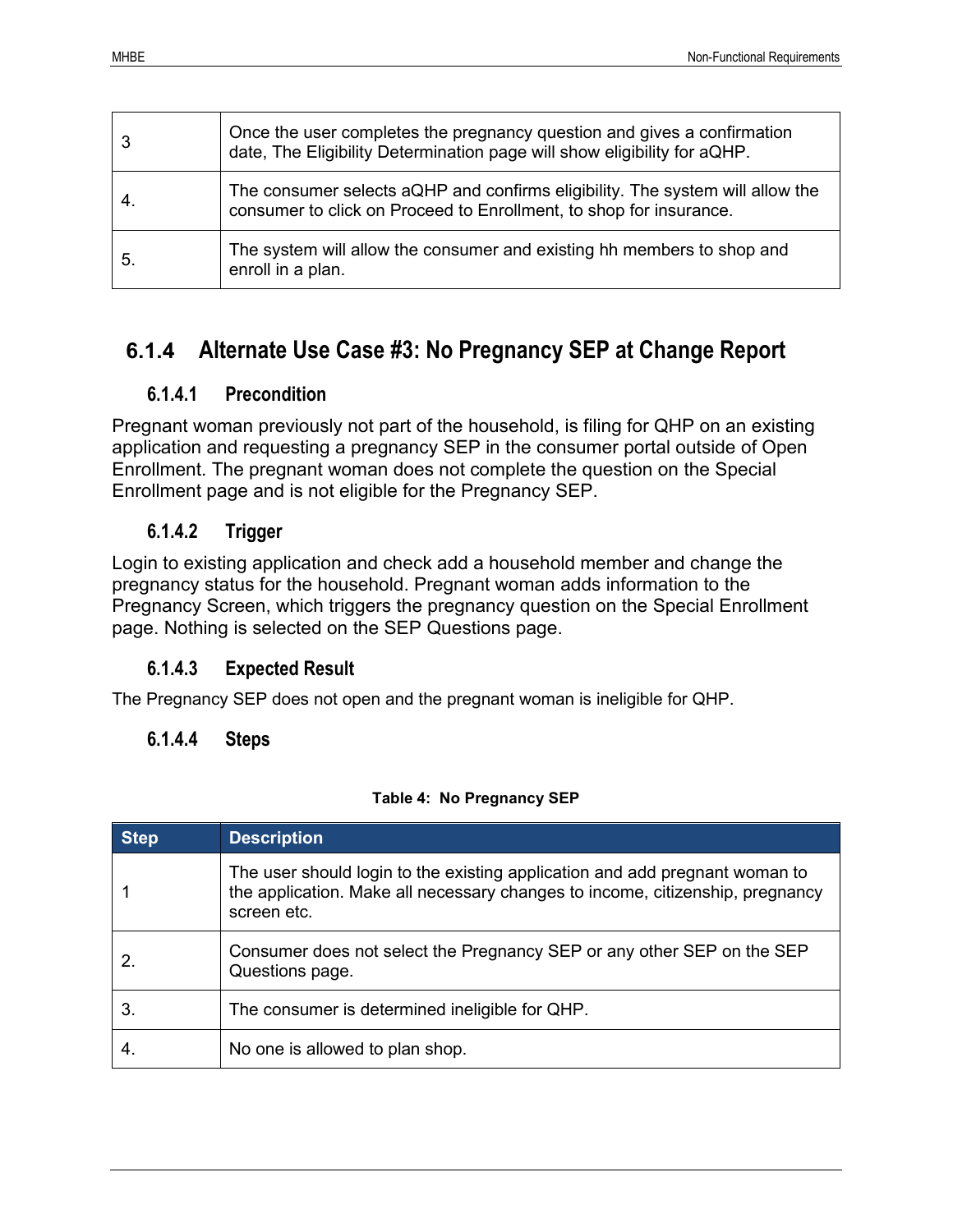### <span id="page-23-0"></span>**6.2 Off to On Exchange due to Change in Income**

#### <span id="page-23-2"></span><span id="page-23-1"></span>**6.2.1 Primary Use Case**

#### **6.2.1.1 Precondition**

Consumer filing a new application outside of Open Enrollment because decrease in income. Consumer has off Exchange insurance.

#### <span id="page-23-3"></span>**6.2.1.2 Trigger**

Consumer completes the question on the Special Enrollment Questions page for an income change within the last 60 days.

#### <span id="page-23-4"></span>**6.2.1.3 Expected Result**

<span id="page-23-5"></span>A frontend SEP will open for the consumer to shop for insurance on the Exchange.

#### **6.2.1.4 Steps**

#### **Table 5: Off Exchange to On Exchange - Initial**

<span id="page-23-8"></span>

| <b>Step</b> | <b>Description</b>                                                                                                                                                                                                                                                                                                            |
|-------------|-------------------------------------------------------------------------------------------------------------------------------------------------------------------------------------------------------------------------------------------------------------------------------------------------------------------------------|
|             | Consumer is filing an initial application. On the Special Enrollment Questions page<br>the consumer checks the question: Are any of these people enrolled in individual<br>health care coverage outside the marketplace but have experienced an<br>income change within the last 60 days making them newly eligible for APTC? |
| 2           | The system will open a frontend SEP.                                                                                                                                                                                                                                                                                          |
| 3           | The Eligibility Determination page will show eligibility for aQHP. The consumer<br>selects aQHP and confirms eligibility.                                                                                                                                                                                                     |
| 4           | The system will allow the consumer to click on Proceed to Enrollment, to shop for<br>insurance.                                                                                                                                                                                                                               |
| 5           | The system will allow the consumer and all hh members to shop and enroll in a plan.                                                                                                                                                                                                                                           |

### <span id="page-23-6"></span>**6.2.2 Alternate Use Case #1 – Off to On Exchange – Change Report: Steps**

Consumer is filing a change report for a household member to apply for an insurance plan on the Exchange.

#### <span id="page-23-7"></span>**6.2.2.1 Precondition**

Mom, Dad and child are in the household. Mom and child qualify for aQHP and have an insurance plan. Dad is insured with an off exchange carrier and has a decrease in income.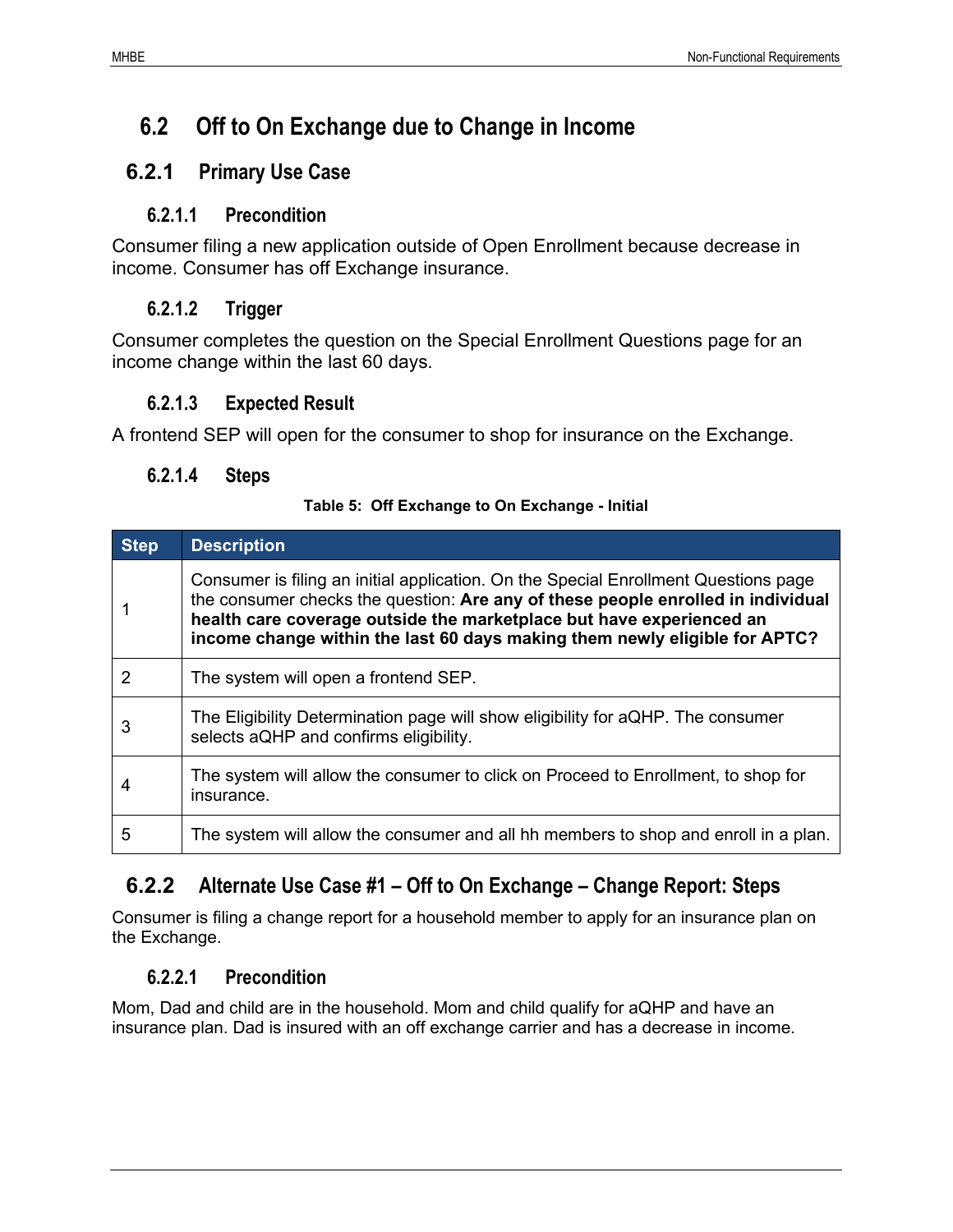#### **6.2.2.2 Trigger**

<span id="page-24-0"></span>Household reports an income change on the Reason for Change page and goes to the Special Enrollment page to complete the income question: **Are any of these people enrolled in individual health care coverage outside the marketplace but have experienced an income change within the last 60 days making them newly eligible for APTC?**

#### <span id="page-24-1"></span>**6.2.2.3 Expected Result**

<span id="page-24-2"></span>A frontend SEP should open for Dad.

#### **6.2.2.4 Steps**

#### **Table 6: Off to On Exchange – Change Report**

<span id="page-24-7"></span>

| <b>Step</b> | <b>Description</b>                                                                                                                                                                                                                                                                                                                                                                           |
|-------------|----------------------------------------------------------------------------------------------------------------------------------------------------------------------------------------------------------------------------------------------------------------------------------------------------------------------------------------------------------------------------------------------|
|             | Household reports a change in income and request to add the Dad to the<br>household.                                                                                                                                                                                                                                                                                                         |
|             | The consumer should complete all the necessary screens for the income and<br>household changes. The consumer should go to the Special Enrollment Questions<br>page answer the question: Are any of these people enrolled in individual health<br>care coverage outside the marketplace but have experienced an income<br>change within the last 60 days making them newly eligible for APTC? |
| 3           | The system should open a frontend SEP. The Eligibility Determination page should<br>show eligibility for QHP for the Dad. The QHP eligibility should be selected and<br>confirmed.                                                                                                                                                                                                           |
| 4           | The system will allow the consumer to click on Proceed to Enrollment, to shop for<br>insurance.                                                                                                                                                                                                                                                                                              |
| 5           | The system will allow the consumer and all hh members to shop and enroll in a plan.                                                                                                                                                                                                                                                                                                          |

### <span id="page-24-3"></span>**6.3 Plan Shopping Window remains open**

#### <span id="page-24-5"></span><span id="page-24-4"></span>**6.3.1 Primary Use Case**

#### **6.3.1.1 Precondition**

QHP eligible consumer is shopping for a plan and exits before completely enrolling into the plan. The SEP has not expired.

#### <span id="page-24-6"></span>**6.3.1.2 Trigger**

The consumer completes the application for QHP and clicks on "**Proceed to Enrollment**" the consumer has 15 days before the SEP expires. On the Plan Shopping page, the consumer exits the Plan Shopping page, logs out and comes back 5 days later.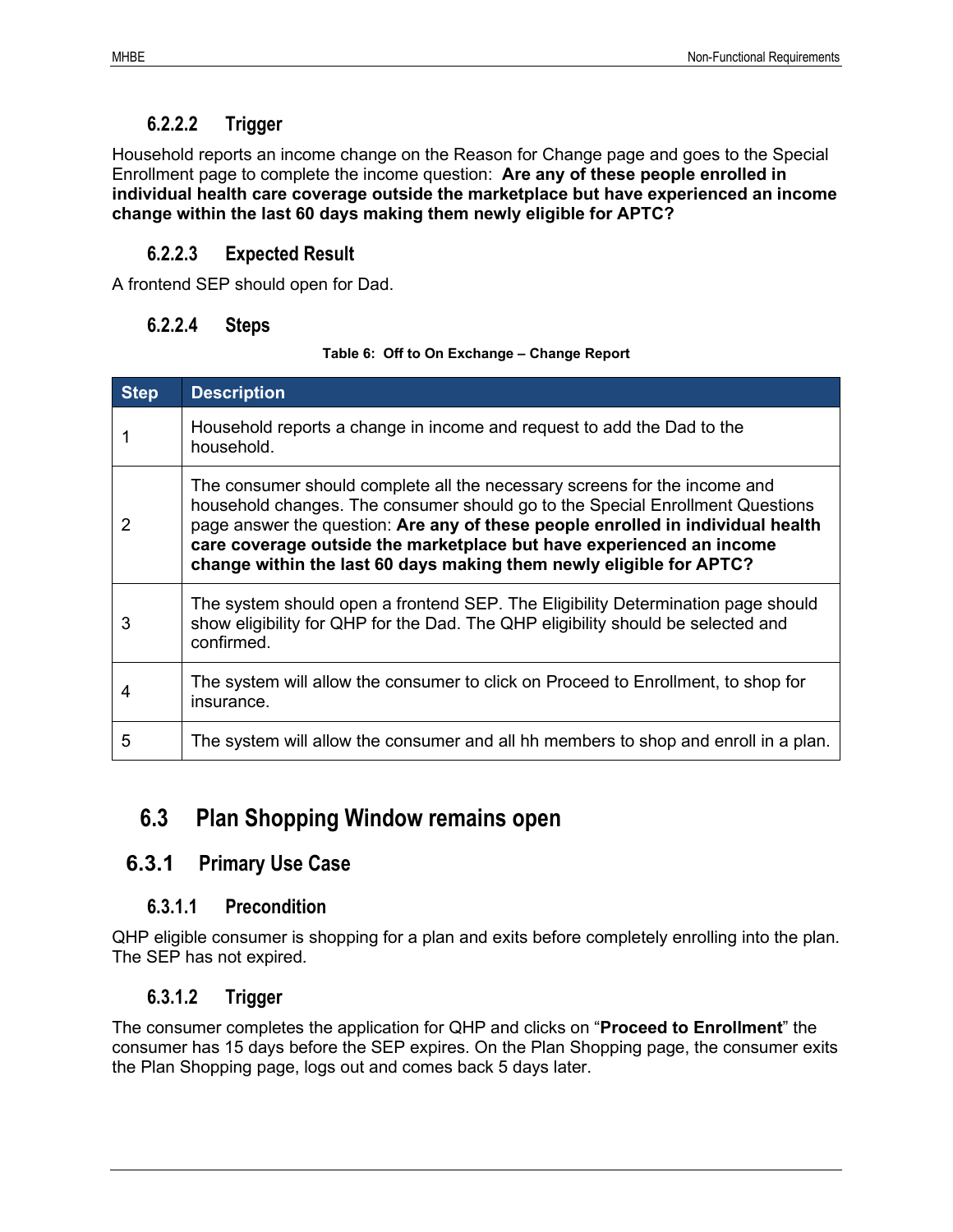#### **6.3.1.3 Expected Result**

<span id="page-25-0"></span>The consumer should be able to login and go to the Plan Shopping page to enroll in a plan without reporting a change.

#### <span id="page-25-1"></span>**6.3.1.4 Steps**

#### **Table 7: Plan Shopping window remains open**

<span id="page-25-6"></span>

| <b>Step</b> | <b>Description</b>                                                                                                                                                                          |
|-------------|---------------------------------------------------------------------------------------------------------------------------------------------------------------------------------------------|
| 1.          | The consumer completes an application and requests an SEP for either Pregnancy<br>or Off to on Exchange. (Reminder: Pregnancy is a 90 day SEP and Off to On<br>Exchange is a 60 day SEP)    |
| 2.          | HBX determines the consumer eligible for aQHP on the EDD screen and the<br>consumer selects the eligibility.                                                                                |
| 3.          | The consumer is able to click " <b>Proceed to Enrollment</b> " to shop for a plan.                                                                                                          |
| 4.          | The consumer is able to view all of the available plans but does not select a plan.<br>The consumer logs out of the Plan Shopping.                                                          |
| 5.          | Five days later the consumer logs into HBX to complete the enrollment process by<br>selecting Enroll in Coverage and is able to go to the Plan Shopping page without<br>reporting a change. |
| 6.          | The consumer completes enrollment successfully.                                                                                                                                             |

#### <span id="page-25-2"></span>**6.3.2 Alternate Use Case #1 – Plan Shopping window closes**

#### <span id="page-25-3"></span>**6.3.2.1 Precondition**

QHP eligible consumer is shopping for a plan and exits before completely enrolling into the plan. The SEP period has expired.

#### <span id="page-25-4"></span>**6.3.2.2 Trigger**

The consumer completes the application for QHP and clicks on "Proceed to Enrollment" the consumer has 1 day before the SEP expires. On the Plan Shopping page, the consumer exits the Plan Shopping page, logs out and comes back 5 days later.

#### <span id="page-25-5"></span>**6.3.2.3 Expected Result**

The consumer is unable go to the Plan Shopping page to enroll in a plan.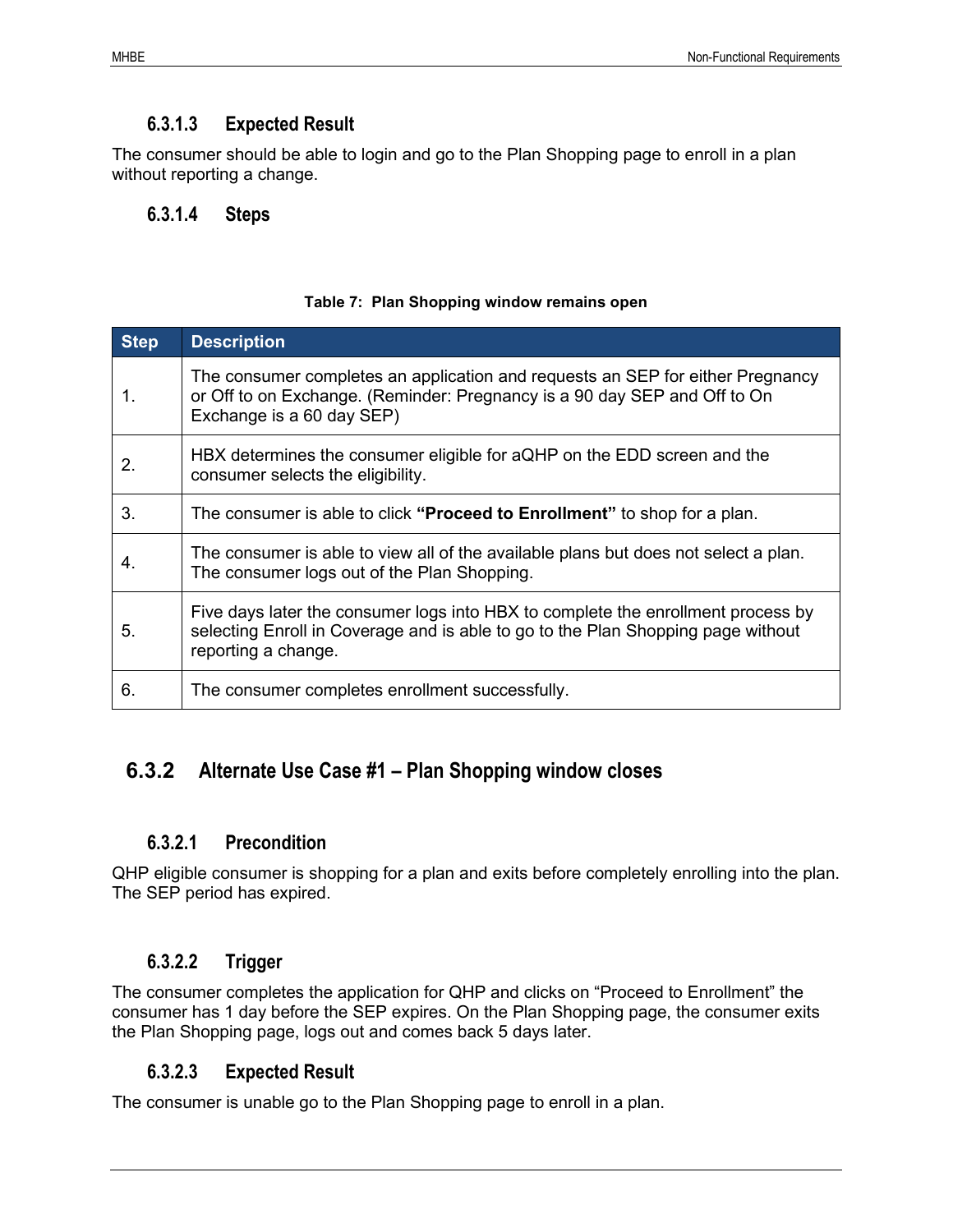#### <span id="page-26-0"></span>**6.3.2.4 Steps**

#### **Table 8: Plan Shopping window closes**

<span id="page-26-1"></span>

| <b>Step</b> | <b>Description</b>                                                                                                                                                                       |
|-------------|------------------------------------------------------------------------------------------------------------------------------------------------------------------------------------------|
| 1.          | The consumer completes an application and requests an SEP for either Pregnancy<br>or Off to on Exchange. (Reminder: Pregnancy is a 90 day SEP and Off to On<br>Exchange is a 60 day SEP) |
| 2.          | HBX determines the consumer eligible for aQHP on the EDD screen and the<br>consumer selects the eligibility.                                                                             |
| 3.          | The consumer is able to click " <b>Proceed to Enrollment</b> " to shop for a plan.                                                                                                       |
| 4.          | The consumer is able to view all of the available plans but does not select a plan.<br>The consumer's SEP will expire in one day. The consumer logs out of the Plan<br>Shopping.         |
| 5.          | Five days later the consumer logs into HBX to complete the enrollment process and<br>is unable to go to the Plan Shopping page.                                                          |
| 6.          | The consumer cannot complete enrollment.                                                                                                                                                 |

### Appendix A: **Acronyms**

#### **Table 9: Acronyms**

<span id="page-26-2"></span>

| <b>Acronym</b> | <b>Literal Translation</b>            |
|----------------|---------------------------------------|
| <b>APTC</b>    | <b>Advanced Premium Tax Credit</b>    |
| <b>CSR</b>     | <b>Cost Sharing Reduction</b>         |
| <b>EDD</b>     | <b>Eligibility Determination</b>      |
| <b>HBX</b>     | Health Benefits Exchange              |
| <b>MDH</b>     | Maryland Department of Health         |
| <b>MEC</b>     | <b>Minimum Essential Coverage</b>     |
| <b>MHBE</b>    | Maryland Health Benefit Exchange      |
| <b>MHC</b>     | <b>Maryland Health Connection</b>     |
| QHP            | <b>Qualified Health Plan</b>          |
| aQHP           | <b>Assisted Qualified Health Plan</b> |
| <b>SEP</b>     | <b>Special Enrollment Period</b>      |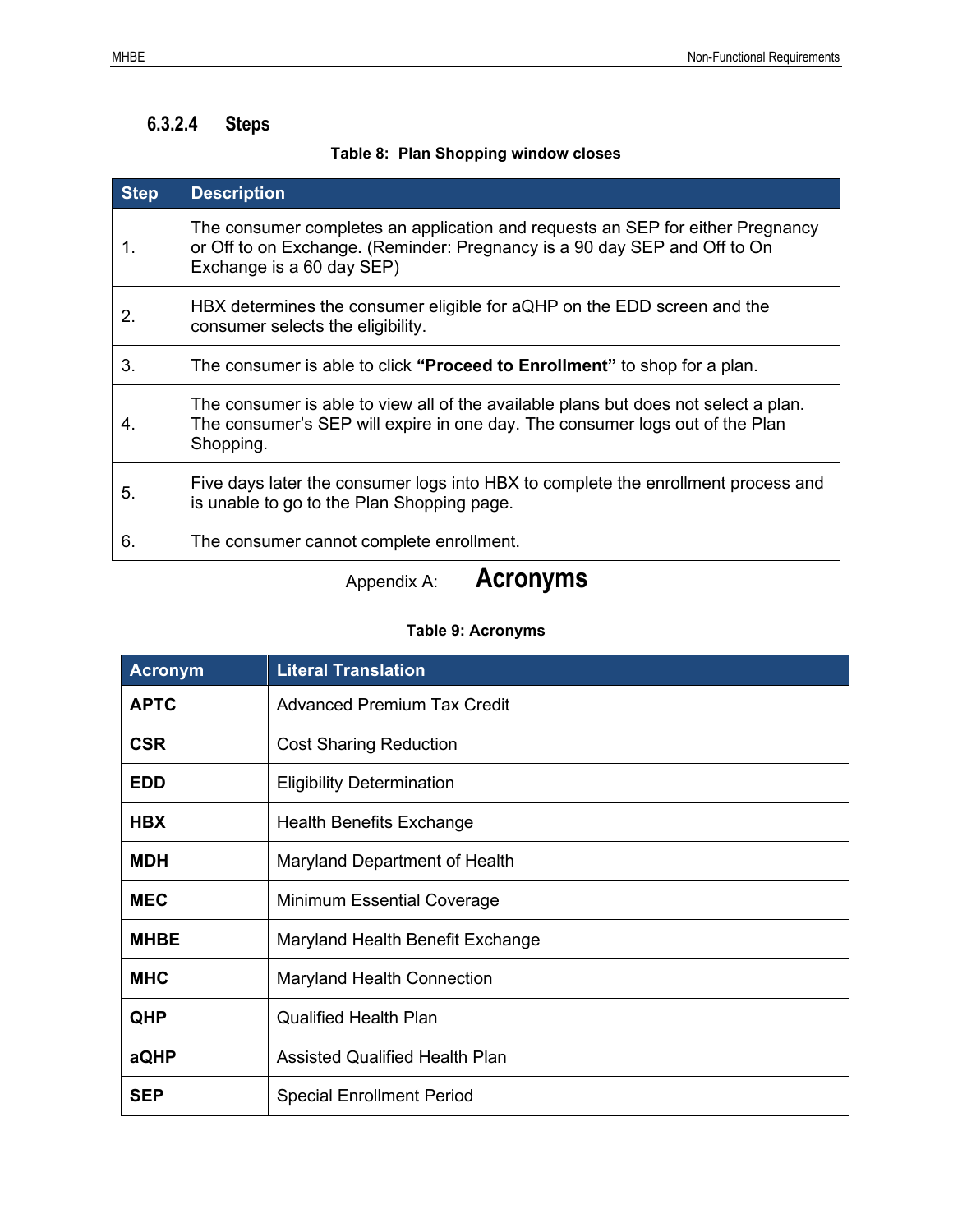### Appendix B: **Referenced Documents**

#### **Table 10: Referenced Documents**

<span id="page-27-0"></span>

| <b>Document Name</b> | <b>Document Location and/or URL</b> | <b>Issuance</b><br><b>Date</b> |
|----------------------|-------------------------------------|--------------------------------|
|                      |                                     |                                |
|                      |                                     |                                |
|                      |                                     |                                |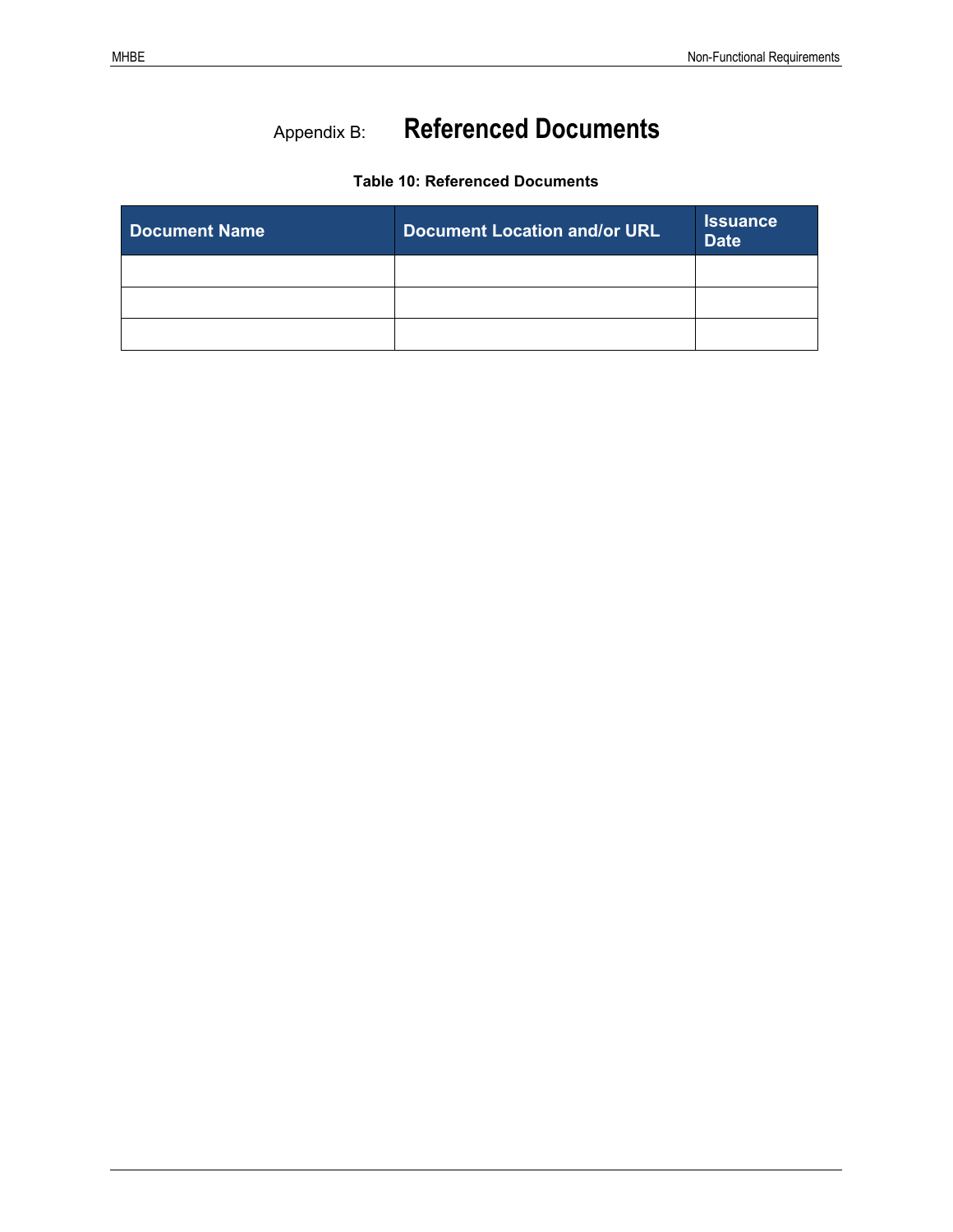### Appendix C: **Approvals**

The undersigned acknowledge that they have reviewed the Requirements Document Template and agree with the information presented within this document. Changes to this Requirements Document Template will be coordinated with, and approved by, the undersigned, or their designated representatives.

| Signature:         |                                                                                                                      | Date: |
|--------------------|----------------------------------------------------------------------------------------------------------------------|-------|
| <b>Print Name:</b> | Venkat Koshanam                                                                                                      |       |
| Title:             | <b>CIO</b>                                                                                                           |       |
| Role:              |                                                                                                                      |       |
|                    |                                                                                                                      |       |
| Signature:         | <u> 1980 - Jan Stein Stein Stein Stein Stein Stein Stein Stein Stein Stein Stein Stein Stein Stein Stein Stein S</u> | Date: |
| <b>Print Name:</b> | <b>Heather Forsyth</b>                                                                                               |       |
| Title:             | Director, Consumer Assistance, Eligibility &<br><b>Business Integration</b>                                          |       |
| Role:              |                                                                                                                      |       |
|                    |                                                                                                                      |       |
| Signature:         |                                                                                                                      | Date: |
| <b>Print Name:</b> | the contract of the contract of the contract of the contract of the contract of the contract of the                  |       |
| Title:             |                                                                                                                      |       |
| Role:              |                                                                                                                      |       |